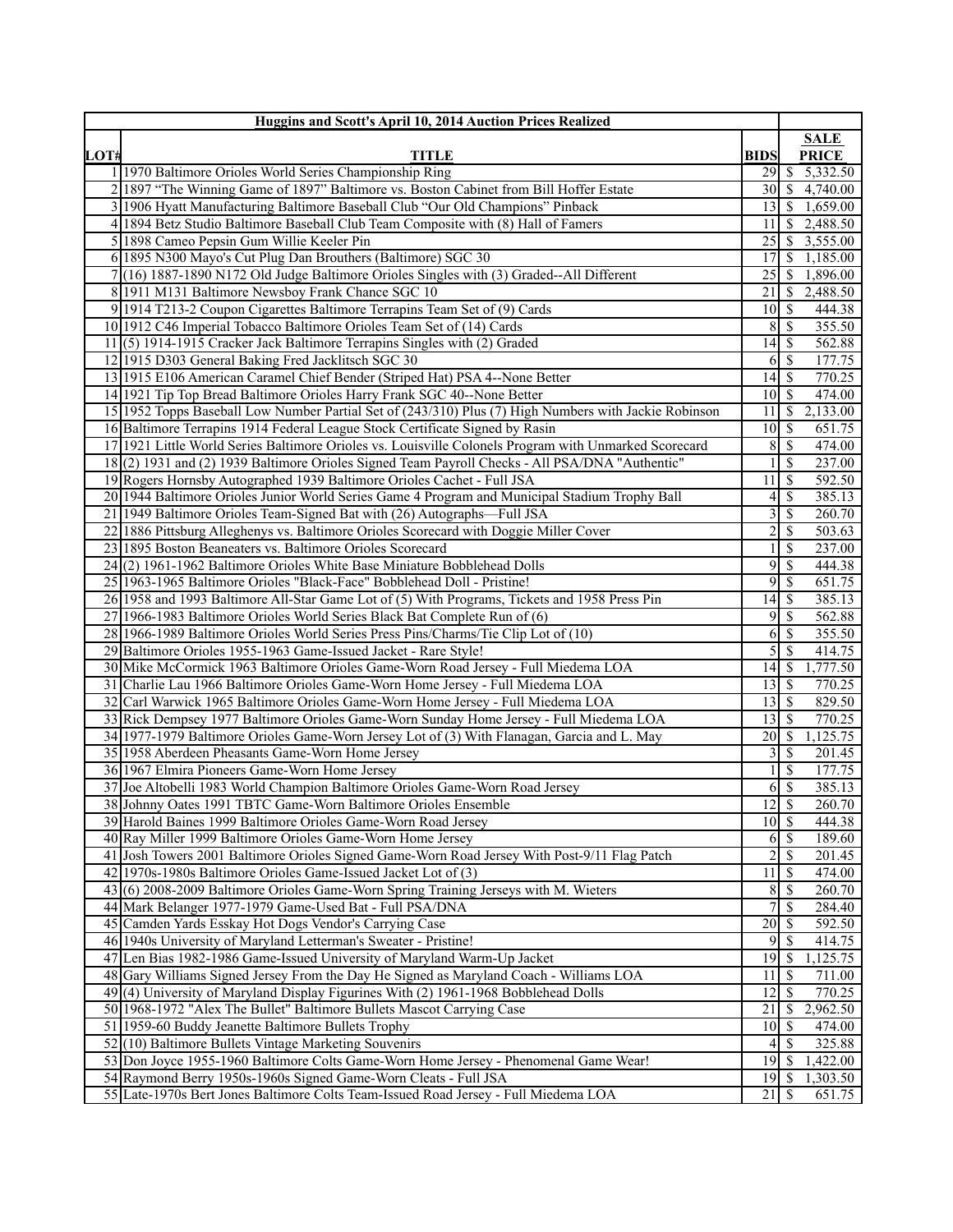| 56 Greg Landry 1979-1981 Baltimore Colts Game-Issued Home Jersey                                   |                 | 154.05                             |
|----------------------------------------------------------------------------------------------------|-----------------|------------------------------------|
| 57 1994-1995 Baltimore Stallions Game-Worn Lot With Neal Fort Helmet and Keith Ballard Jersey      | $\overline{9}$  | $\sqrt{s}$<br>414.75               |
| 58(2) 2004 Baltimore Ravens Signed Game-Worn Alternate Jerseys With Baxter and Jones - PSA/DNA     | 3               | $\vert$ \$<br>414.75               |
| 59 1958-1959 Baltimore Colts Broach Given to Players' Wives                                        | 16              | 1,540.50<br>  \$                   |
| 60 1958-1964 Baltimore Colts Press Pin/Trinket Lot of (7) With Charm Bracelet                      | 19              | -S<br>948.00                       |
| 61 1963-1964 Baltimore Colts "Blackface" Square Base Bobblehead Doll - Pristine!                   | 3               | -\$<br>592.50                      |
| 62(3) 1950s Gibbs-Conner Baltimore Colts Banks                                                     | 13              | 562.88<br>-\$                      |
| 63(3) 1959-1963 Hartland Statues Baltimore Colts with Rare Lineman                                 | 18              | 1,659.00<br>-S                     |
| 64(5) 1960s Fred Kail Baltimore Colt Statues with Tough Stadium Ashtray                            | 8               | -S<br>414.75                       |
| 65 1949 Baltimore Colts Team-Signed AAFC Football with (34) Autographs Including Tittle--Full JSA  |                 | \$<br>1,007.25                     |
| 66 Baltimore Colts "Corral 954" Helmet Signed by Marchetti and Michaels                            | 13              | -S<br>503.63                       |
| 67 Curley Byrd Signed Mini Football Awarded to Ed Modzelweski with Full JSA                        | $0 \mid S$      | $\overline{\phantom{a}}$           |
| 68 1962 John Mackey All-American Dell Crystal Ball Award                                           | 5               | $\mathbb{S}$<br>165.90             |
| 69(4) 1968-1987 Raymond Berry Football Related Awards                                              | 5               | $\overline{\mathcal{S}}$<br>237.00 |
| (6) Very Early and Rare Baltimore Colts Pennants - Including AAFC Versions<br>70                   | 5               | $\sqrt{S}$<br>414.75               |
| 71                                                                                                 |                 | 325.88<br>$\mathbb{S}$             |
| Baltimore Colts 1950s-60s Collection of (10) Stadium Souvenirs                                     | 6<br>9          |                                    |
| 72<br>(4) 1973-1984 University of Maryland Player-Issued Bowl Game Wristwatches                    |                 | $\mathbb{S}$<br>325.88             |
| 73 1974-2010 University of Maryland Football Game-Worn Lot of (7) With (4) Helmets and (3) Jerseys | 11              | -\$<br>503.63                      |
| 74 Late-1890s University of Maryland Sterling Silver Hockey Trophy                                 | 33              | 3,851.25<br>-S                     |
| 75 Baltimore Clipper/Blades 1970s Game-Worn AHL Sweater - Rare!                                    | 27              | <sup>\$</sup><br>2,844.00          |
| 76(2) 1989-1991 Baltimore Skipjacks Game-Worn Sweaters                                             | 14              | 770.25<br>  S                      |
| 77 Vintage Baltimore Clippers Ice Bucket, Tray and Knife Set - Rare!                               | 5               | $\mathcal{S}$<br>325.88            |
| 78 Baltimore Hockey Program Lot of (59) With Rare 1930s Orioles Programs                           | 17              | $\mathbb{S}$<br>533.25             |
| 79(6) Incredibly Rare Vintage Baltimore Sports Pennants With Claws, Clippers and Bullets           | $10$ $\sqrt{5}$ | 651.75                             |
| 80 1947-1949 AAFC Baltimore Colts Program Lot of (9)                                               | 13              | \$<br>355.50                       |
| 81 1947-1949 Baltimore Colts AAFC Program Lot of (15) With Last-Ever Game                          | 19              | S<br>1,007.25                      |
| 82 1958 and 1959 NFL Championship Programs and Baltimore Colts Media Guides                        | 25              | -\$<br>1,066.50                    |
| 83 1927-2001 University of Maryland Football Program Lot of (25) With 1954 Orange Bowl             | 4               | <sup>\$</sup><br>213.30            |
| 84 Rare Early U.S. Soccer 1946 Baltimore Americans vs. Liverpool Reds Program & Ticket             | $\overline{0}$  | -\$                                |
| 85 Baltimore Soccer Treasure Chest With Game-Worn Blast and Spirit Apparel                         |                 | 444.38                             |
| 86 1907 Baltimore Baseball Club "Champions of 96" Real Photo Postcard SGC 10—Only Graded           | $16 \mid$ \$    | 888.75                             |
| 87 1910-11 T3 Turkey Red Cabinet # 9 Ty Cobb (Checklist Back) - SGC 10                             | $\,8$           | \$<br>1,777.50                     |
| 88 (17) 1911 T201 Mecca Double Folders & 1912 T202 Hassan Triple Folders—All SGC 30-45             | 9               | $\mathcal{S}$<br>711.00            |
| 89(5) 1909-11 E90-1, E95 & E96 Caramel Baseball Hall of Famers--All SGC 20                         | 6               | 533.25<br>-\$                      |
| 90(11) 1911 T205 Gold Border SGC Graded Hall of Famers, Shortprints & Variations with Mathewson    | $10$ $\sqrt{ }$ | 888.75                             |
| 91 (10) 1909-1940 Pre-War Hall of Fame SGC Graded Group with Foxx & Johnson                        | $10$ $\sqrt{5}$ | 948.00                             |
| 92 1909-11 T206 White Borders Ty Cobb (Bat Off Shoulder) PSA 5                                     | 17              | 2,370.00<br>-S                     |
| 93 1909-11 T206 White Borders Ty Cobb (Bat On Shoulder) SGC 35                                     | 15              | 1,303.50<br>  \$                   |
| 94(5) 1909-11 T206 White Border Hal Chase SGC 50-60 Cards--Each Pose                               | 13              | <sup>\$</sup><br>562.88            |
| 95(5) 1909-11 T206 White Border Hall of Famers--All SGC 50-55                                      | 14              | 1,125.75<br>  \$                   |
| 96(5) 1909-11 T206 White Border Hall of Famers with Johnson--All SGC 20-30                         | $\overline{8}$  | $\overline{\mathcal{S}}$<br>711.00 |
| 97(6) 1909-11 T206 White Border SGC 30-45 Graded Hall of Famers                                    | $10 \mid S$     | 711.00                             |
| 98(10) 1909-11 T206 White Border PSA Graded Cards with Mathewson, Young & EPDG Keeler              | 7               | $\mathcal{S}$<br>711.00            |
| $99(14)$ 1909-11 T206 White Border SGC 40-70 Graded Cards with (2) Tolstoi                         | 15              | 1,125.75<br>  \$                   |
| 100 1909-11 T206 White Borders Christy Mathewson (Dark Cap) SGC 60                                 | 11              | 888.75<br>l \$                     |
| 101 1909-11 T206 White Borders Christy Mathewson (White Cap) SGC 55                                |                 | 829.50                             |
| 102 1909-11 T206 White Borders Nap Lajoie (Portrait) SGC 55                                        | 9               | 562.88<br>  S                      |
| 103 1909-11 T206 White Borders Cy Young (Portrait) SGC 55                                          | 9               | $\mathcal{S}$<br>1,303.50          |
| 104 1909-11 T206 White Borders Cy Young (Bare Hand Shows) SGC 45                                   | 16              | 770.25<br>-S                       |
| 105 1909-11 T206 White Borders Tom Needham with Tough Lenox Back--SGC 10                           | $16 \mid$ \$    | 562.88                             |
| 106 1920 W520 #13 Babe Ruth SGC 40                                                                 |                 | 1,125.75                           |
|                                                                                                    |                 |                                    |
| 107 1928 Exhibits & 1933 Sanella Type 1 Babe Ruth SGC Graded Cards                                 | 16              | \$<br>829.50                       |
| 108 1933 Goudey Baseball #160 Lou Gehrig PSA 1.5                                                   | 6               | 592.50<br>  S                      |
| 109 1933 Goudey Baseball #181 Babe Ruth PSA 1                                                      | 16              | 1,422.00<br>  S                    |
| 110 1935 Diamond Stars Card #10 Roy Mahaffey--PSA 8                                                | 2               | 248.85<br><sup>\$</sup>            |
| 111 1941 Play Ball #50 Johnny Cooney with #71 Joe DiMaggio Back--SGC 50                            | $\overline{2}$  | 284.40<br>-S                       |
| 112(5) 1919-1927 Baseball Strip Cards with (3) Ruth, Cobb & Weaver--All SGC Graded                 |                 | 1,066.50                           |
| 113 1935 Diamond Stars Card #83 Paul Waner "Green Back" Version--PSA 8                             |                 | 444.38                             |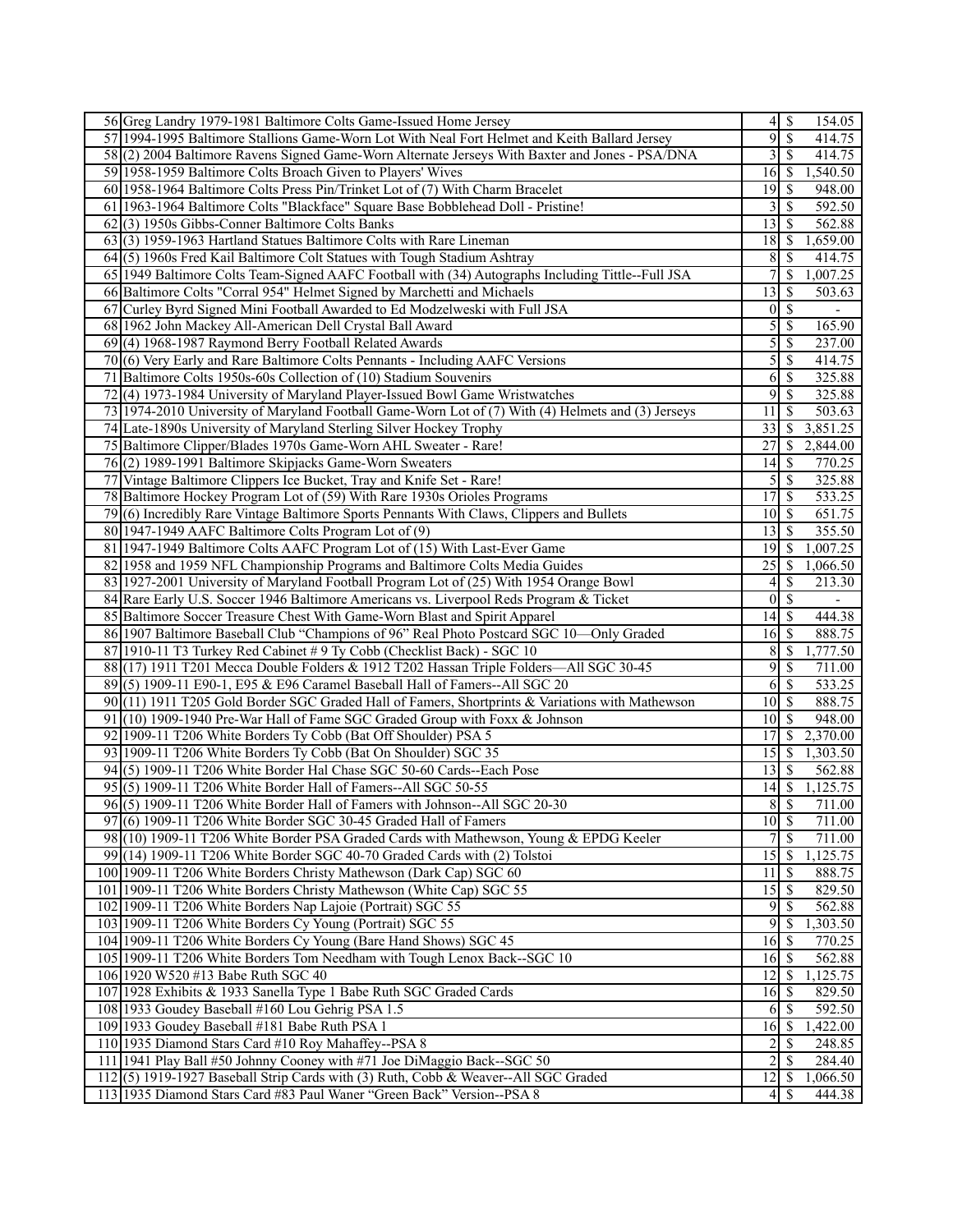| $114(15)$ 1933-1936 Goudey & Diamond Stars Graded Hall of Famers                                       |                 | 1,066.50                   |
|--------------------------------------------------------------------------------------------------------|-----------------|----------------------------|
| 115 (12) 1934-1941 Pre-War Baseball PSA Graded Cards with (4) Hall of Famers                           | $\mathcal{S}$   | -\$<br>503.63              |
| 116 1941 Play Ball #13 Jimmie Foxx "Paper Version"--PSA 8                                              | 6               | 503.63<br>-\$              |
| (15) 1909-1967 New York Yankees Graded Cards with (8) Hall of Famers Including Mantle<br>117           | 11              | 829.50<br><sup>\$</sup>    |
| 118 1952 Topps Baseball #311 Mickey Mantle Rookie High Number SGC 35                                   | 17              | 8,887.50<br><sup>\$</sup>  |
| 119 1952 Topps Baseball #311 Mickey Mantle Rookie High Number PSA 1.5                                  | 9               | 8,887.50<br>\$             |
| 120(5) 1948-1952 Bowman Baseball Hall of Famers with Mays & Williams--All SGC 30-60                    | 6               | 592.50<br>S                |
| 121(9) 1949-1955 Bowman Baseball Hall of Famers & Stars with 1951 Bowman #305 Mays Rookie--All SGC (   | 12              | \$<br>1,659.00             |
| 122(20) 1948-1963 Baseball Hall of Famers & Stars with Clemente, Mays & Williams—All PSA Graded        | 11              | <sup>\$</sup><br>1,540.50  |
| 123(54) 1948-1955 Bowman Baseball PSA Graded Cards with Mays                                           | 8               | 1,007.25<br>-\$            |
| 124 1952 Topps Baseball: #11 Phil Rizzuto (SGC 50) & #261 Willie Mays (SGC 60)                         | 13              | 1,066.50<br>-S             |
| 125 (6) 1952 Topps Baseball High Numbers--All SGC 45-70                                                | 13              | 829.50<br>\$               |
| 126 1953 Topps Baseball #82 Mickey Mantle PSA 5                                                        | 18              | 1,896.00<br>-\$            |
| 127(3) 1953 Bowman Color SGC 55-60 Graded Cards with (2) Mantle & Reese                                | 9               | 711.00<br>  S              |
| 128(4) 1953-1956 Topps Baseball PSA Graded Hall of Famers with Clemente Rookie & Mantle                | 15              | 1,422.00<br>\$             |
| 129(3) 1956 Topps Baseball PSA 8 Graded Hall of Famers: #10 Spahn, #20 Kaline & #240 Ford              | 8               | 829.50<br>\$               |
| 130(5) 1950-1958 Topps & Bowman Ted Williams SGC Graded Cards                                          | 9               | 533.25<br>-\$              |
| 131 1960 Topps Mickey Mantle SGC 84 & 1963 Topps Mickey Mantle SGC 70                                  | 11              | 592.50<br>S                |
|                                                                                                        | 11              | 829.50                     |
| 132(6) 1954-1967 Topps & Bowman Mickey Mantle SGC 40-55 Graded Cards                                   |                 | S                          |
| 133(7) 1953-1969 Topps Mickey Mantle Singles with White Letter--All Beckett Raw Card Review            | $\overline{12}$ | \$<br>1,007.25             |
| 134(9) 1955-1967 Topps & Bowman Baseball Hall of Famers & Stars with Aaron & Maris RC Each Graded PS   | 12              | 1,185.00<br><sup>\$</sup>  |
| 135 (7) 1957-1970 Topps Baseball Hall of Famers & Stars--All PSA 8-8.5                                 | 12              | 1,007.25<br>-\$            |
| 136(3) 1963 Topps Baseball #537 Pete Rose Rookie High Numbers--All SGC 55-60                           | 12              | 1,659.00<br>\$             |
| 137 1964 Topps Baseball #50 Mickey Mantle SGC 88                                                       | 5               | 829.50<br>\$               |
| 138(5) 1961-1968 Topps Baseball Mickey Mantle BVG Graded Cards                                         | 10              | 770.25<br>-\$              |
| 139(4) 1961-1969 Topps Baseball Mickey Mantle PSA Graded Cards                                         | 8               | 888.75<br>$\mathcal{S}$    |
| 140 1968 Topps 3-D Brooks Robinson Prototype SGC 20—Highest Graded Example in Hobby                    | 21              | \$23,700.00                |
| 141 1950 Bowman Baseball #98 Ted Williams SGC 60                                                       | 8               | 296.25<br>\$               |
| 142 1956 Topps Baseball #135 Mickey Mantle (Gray Back) PSA 4                                           | $\tau$          | \$<br>444.38               |
| 143 1954 & 1965 Topps Baseball Willie Mays Cards--Both SGC 84                                          | 11              | 562.88<br>S                |
| 144 1963 Topps Baseball #537 Pete Rose Rookie SGC 45                                                   | 13              | 414.75<br>-\$              |
| 145 1981 WTF Card Company Rochester Red Wings #1 Cal Ripken Jr. BGS 8.5                                | 14              | 562.88<br>-\$              |
| 146(2) 1989 Fleer Baseball #616 Bill Ripken PSA 9-10 Graded Error Cards with Tough White Out Variation |                 | \$<br>284.40               |
| 147 1957 Topps Baseball #328 Brooks Robinson Rookie PSA 9                                              | 18              | 5,925.00<br>\$             |
| 148(5) 1952-1961 Topps & Bowman Baseball PSA Graded Mickey Mantle Cards                                | 8               | 1,066.50<br>\$             |
| 149 (33) 1952-1993 Baseball PSA & SGC Graded Hall of Famers & Stars with (2) Mantle                    | 8               | <sup>\$</sup><br>948.00    |
| 150 1980 Topps Test Coins Reggie Jackson Silver PSA 8--None Better                                     | 17              | 2,133.00<br><sup>\$</sup>  |
| 151 1980 WBTV Charlotte O's Blue Border Cal Ripken BVG 5                                               | 13              | <sup>\$</sup><br>2,725.50  |
| 152 1990 Topps Baseball #USA1 George Bush PSA 8                                                        | 10              | 1,659.00<br>  S            |
| 153 1953 Topps Baseball Near Set of (248/274) Cards                                                    | 8               | 1,777.50<br>-\$            |
| 154 1954 Bowman Baseball Complete Set (224/224) with (6) Graded Keys Plus (5) Variations               |                 | 1,896.00                   |
| 155 1960 Topps Baseball Complete Set of (572) Cards with (2) Graded                                    |                 | 2,133.00                   |
| 156 1961 Nu-Card Baseball Scoops Complete Set of (80) Cards with (11) SGC Graded 84-96--Sharp Plus     | 7               | \$<br>711.00               |
| 157 1962 Post Baseball Near Set of (170/200) Cards with Both #6 Maris Variations Plus (123) Duplicates | 15              | $\mathbb{S}$<br>829.50     |
| 158 1966 O-Pee-Chee Baseball Complete Set of (196) Cards                                               | 23              | 2,251.50<br>\$             |
| 159 1967 Topps Baseball Complete Set of (609/609) Cards with (6) Graded                                | 22              | 3,851.25<br>S              |
| 160 1968 Topps Baseball Complete Set of (598) Cards with PSA 7 Superstars/Mantle, Mays                 | 20              |                            |
|                                                                                                        | 12              | 1,422.00<br>\$<br>1,422.00 |
| 161 1969 Topps Baseball Complete Set of (664) Cards                                                    |                 | \$                         |
| 162 1969 Topps Baseball Complete Set (664/664)                                                         | 22              | 1,422.00<br>S              |
| 163 1970 Topps Baseball Complete Set (720/720) with SGC 84 Ryan                                        | 21              | 1,185.00<br>\$             |
| 164(4) 1963-1970 Topps Baseball Insert Sets with Peel-Offs, Embossed, Game & Story Booklets            | 21              | S<br>770.25                |
| 165 Sharp 1971 Topps Baseball Complete Set of (752/752) Cards                                          | 21              | \$<br>2,370.00             |
| 166 1971 Topps Baseball Complete Set of (752/752) Cards                                                | 8               | 503.63<br>\$               |
| 167 1972 Topps Baseball Complete Set (787/787)                                                         | 14              | 829.50<br>S                |
| 168(4) 1973-1975 Topps Baseball Complete Sets with Mini                                                | 28              | 4,443.75<br>-\$            |
| 169 (100) 1978-2000 Baseball Complete Sets                                                             | 15              | 829.50<br><sup>\$</sup>    |
| 170 (102) 1981-1987 Topps, Donruss & Fleer Baseball Complete Sets                                      | $20\,$          | 1,125.75<br>- \$           |
| 171 (2) Uncatalogued 1971 & 1972 B&J Enterprises Major League Team Helmet Stick-On Complete/Near Sets  | $\frac{1}{2}$   | -S<br>118.50               |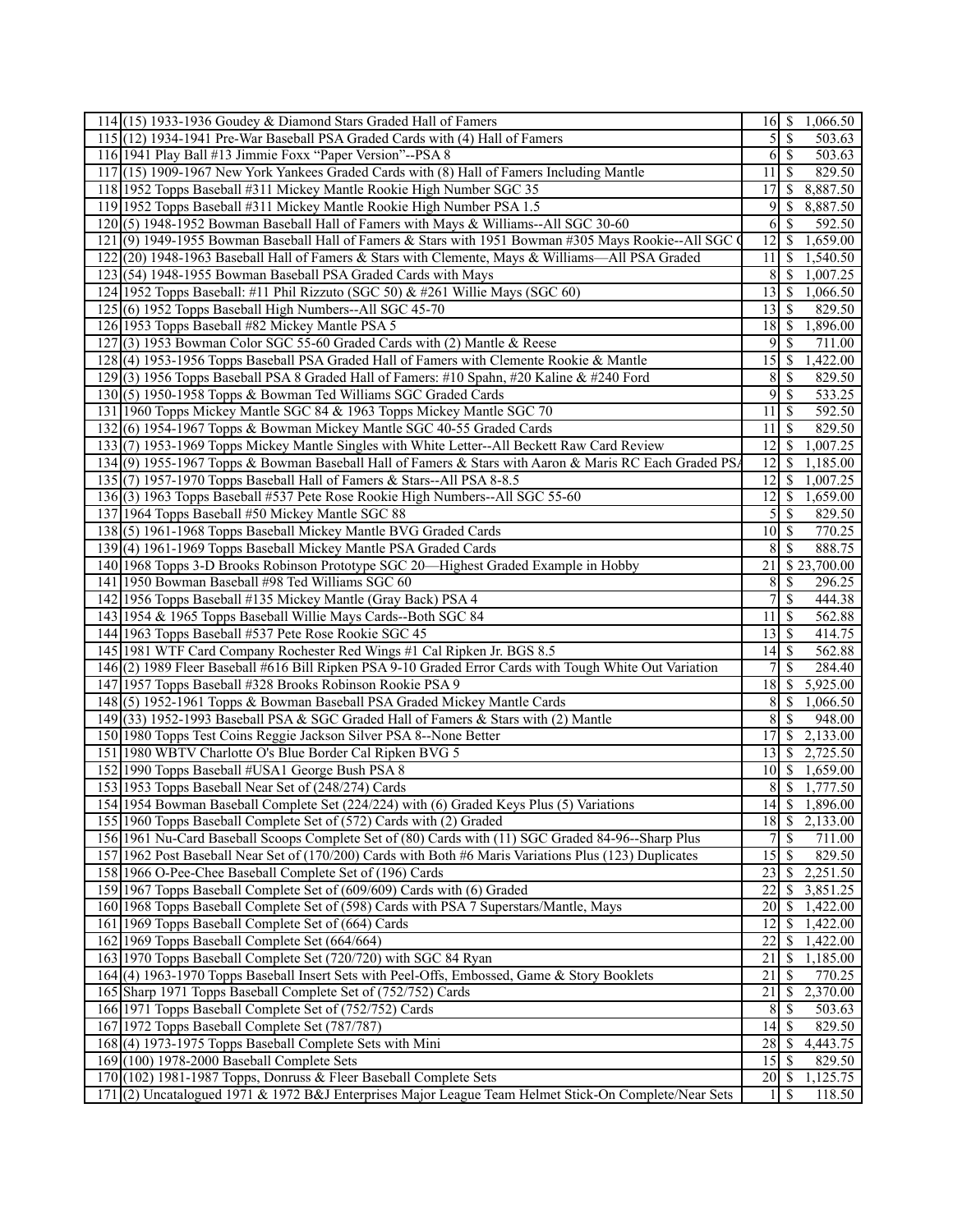| 172 1972 O-Pee-Chee Baseball Near Set of (521/525) Cards                                                  |                   | 4,147.50                              |
|-----------------------------------------------------------------------------------------------------------|-------------------|---------------------------------------|
| 173 1974 Topps Baseball Complete Set of (660) Cards in Factory Box                                        | $10\sqrt{S}$      | 414.75                                |
| 174(3) 1974-1976 Topps & SSPC Baseball Complete/Near Sets                                                 | 3                 | 260.70<br>-S                          |
| 175 (65) 1960s-1990s Oddball Baseball Complete/Near Sets Plus (160) Cards & Flats                         | 23                | 1,007.25<br>$\boldsymbol{\mathsf{S}}$ |
| $176(4)$ 1974-1983 Topps Baseball Complete Sets                                                           | 13                | 444.38<br>-S                          |
| 177 (75) 1973-1987 TCMA/Laughlin & Other Commemorative Baseball Sets                                      | 23                | 1,066.50<br>-\$                       |
| 178 (36) 1977-1991 Baseball Complete Sets                                                                 | 20                | 592.50<br>-\$                         |
| 179 (117) 1981-1987 Topps & Fleer Update Baseball Complete Sets                                           | 16S               | 651.75                                |
| 180 (135) 1892-1940 Pre-War Baseball Grab Bag with (21) Hall of Famers                                    | $26 \mid S$       | 1,540.50                              |
| 181 1905 Weasner Studio Eastern League Team Composite Picturing (120) Players                             | 10                | 533.25<br>-S                          |
| 182 (89) 1911-1947 Pre-War Baseball Grab Bag with (19) Hall of Famers Including DiMaggio RC, W. Johnson & | 23                | 1,422.00<br><sup>\$</sup>             |
| 183 1909-1941 Pre-War Baseball Grab Bag of (105) Cards with (15) Hall of Famers                           | 18                | 1,422.00<br>-S                        |
| 184 (39) 1909-1958 Baseball Hall of Famers & Stars with Foxx & (2) Williams                               | 13                | 1,125.75<br>  \$                      |
| 185 (125) 1923-1979 New York Yankees Cards with 1933 Goudey #44 Babe Ruth                                 | $10 \mid$ \$      | 1,185.00                              |
| 186 Circa 1910s Woven Blanket with (4) 1910s B6 National Flags & (4) 1914 B18 Baseball Blankets with Cobb |                   | 237.00                                |
|                                                                                                           | 8                 | <sup>\$</sup>                         |
| 187 (10) 1922 E120 American Caramel Stars of Baseball Albums Comprising (5) Sets                          | 7                 | 272.55<br>\$                          |
| 188 1946-49 W603 Sports Exchange All-Star Picture File Starter Set (70/113)                               |                   | 296.25<br>\$                          |
| 189(21) 1921-1973 Baseball Hall of Famer/Stars Collection with Foxx, (3) Mantle, Ruth & Williams          | 8                 | \$<br>1,540.50                        |
| 190 (80) 1933-1964 Baseball Card Grab Bag with Mostly Stars                                               | 13                | 888.75<br>-\$                         |
| 191 (540) 1948-1955 Bowman Baseball Cards with Many Stars                                                 |                   | 1,896.00                              |
| 192 1954 & 1955 Red Man Tobacco Lot of (101) Cards with 1955 Near Set                                     | 17                | 829.50<br>-S                          |
| 193(4) 1954-1955 Esskay Meats Baltimore Orioles Singles                                                   | 11                | $\boldsymbol{\mathsf{S}}$<br>503.63   |
| 194(2) 1947-1959 New York Yankee Picture Pack Sets Plus (17) 1952-1980s Mickey Mantle Oddball Items       | 11                | 829.50<br>$\boldsymbol{\mathsf{S}}$   |
| 195 1951-1956 Topps Baseball Singles Collection of (606) Cards with Stars                                 | 14                | 2,370.00<br>-S                        |
| 196 1955-1958 Topps Baseball Partial/Starter Set Run with (5) Graded Stars                                | 17                | 2,370.00<br>-S                        |
| 197 (133) 1943-1974 Baseball Oddball/Regional Collection Plus 1950 Remar Baking Oakland Oaks Set          | 20                | 2,133.00<br>-S                        |
| 198 (2571) 1954-1975 Topps & Bowman Baltimore Orioles Singles                                             | 22                | 1,777.50<br><sup>\$</sup>             |
| 199(30) 1957-1969 Topps Baseball Mickey Mantle Singles--Different                                         | 15                | 1,303.50<br>-S                        |
| 200 (147) 1953 Bowman Color and Black & White Baseball Singles with Many Stars                            | 13                | 1,185.00<br>-S                        |
| 201 1956 & 1957 Topps Baseball Starter Sets with Aaron, Koufax, Mays & Williams                           | $16 \mid$ \$      | 1,185.00                              |
| 202 1958 Topps Baseball Partial Set of (349/494) Plus Contest Card with Most Stars                        | 9                 | $\mathcal{S}$<br>$\overline{651}.75$  |
|                                                                                                           | 7                 |                                       |
| 203 (728) 1951-1959 Topps & Bowman Baseball Cards with Mantle & Mays                                      |                   | $\mathbb{S}$<br>711.00                |
| 204 (285) 1956-1960 Topps Baseball Singles with Aaron, Koufax & Williams                                  | 12                | \$<br>592.50                          |
| 205 1959 & 1960 Topps Baseball Partial Sets with 1959 #10 Mickey Mantle PSA 3                             | 10                | - \$<br>829.50                        |
| 206 1960 Topps Baseball Partial Set of (371/572) Cards with Mantle & Yastrzemski RC                       | 10                | S<br>562.88                           |
| 207 (59) Sharp High-Grade 1960 Topps Baseball Cards with (2) #160 Mantle/Boyer Including BVG 7            | 9                 | <sup>\$</sup><br>592.50               |
| 208 1961 Post Baseball Hoard of (1138) Cards with Stars and Shortprints                                   | 12                | 1,422.00<br><sup>\$</sup>             |
| 209 (1030) 1954-1971 Baseball Shoebox Collection with 1957 & 1960 Topps Starter Sets                      | 18                | l \$<br>2,133.00                      |
| 210 1957-1967 Topps & Fleer Baseball Shoebox Collection of (1121) Cards with Many Stars                   | 14                | $\mathbb{S}$<br>1,185.00              |
| 211 1957-1969 Topps Baseball Shoebox Collection of (1702) Cards with Numerous Stars                       | 18                | $\boldsymbol{\mathsf{S}}$<br>1,303.50 |
| 212(94) 1957-1969 Topps Baseball Contest & Variation Cards                                                | $\overline{21}$ s | 1,125.75                              |
| 213 (1363) 1964 Topps Baseball Cards with Numerous Stars Plus (3) 1964 Topps Mantle Coins                 |                   | 1,185.00                              |
| 214(4) 1958-1969 Topps Baseball Mickey Mantle Singles                                                     | $18\overline{3}$  | 711.00                                |
| 215 (1686) 1940-1979 Baseball Singles Collection with (24) Graded Including Many Stars                    | 17                | $\mathcal{S}$<br>1,007.25             |
| 216 (10) 1954-1968 Topps Baseball Hall of Fame Rookie Cards with Aaron, Banks, Clemente, Koufax & Ryan    | 15                | 1,540.50<br>-\$                       |
| 217 1961-1963 Topps Baseball Starter Set Run with Koufax, Mays & Musial                                   | $14$ S            | 829.50                                |
| 218 1963 Topps Baseball Partial Set of (407/576) Cards Plus (680) Duplicates                              |                   | 1,777.50                              |
| 219 1964 Topps Baseball Coins All-Stars Uncut Sheet with (2) Mantle                                       | 4                 | <sup>\$</sup><br>385.13               |
| 220(803) 1964 Topps Baseball Coins with Numerous Stars                                                    | 19                | S<br>770.25                           |
| 221 1964-1966 Topps Baseball Starter Set Run                                                              | 15 <sup>1</sup>   | 2,014.50<br>-S                        |
| 222 1960-1970 Topps & Fleer Baseball Insert Collection of (1051) with (17) Mantle                         | 27                | 3,555.00<br>S                         |
| 223 1960-1971 Topps Baseball Starter Set Run of (2669) Cards                                              | 25                | \$<br>4,443.75                        |
|                                                                                                           |                   |                                       |
| 224(4) 1964-1969 Topps Baseball Near & Starter Sets—Loaded with Stars                                     | 12                | \$<br>770.25                          |
| 225 1966 & 1967 Topps Baseball Partial/Starter Sets with Many Stars                                       | 15                | <sup>\$</sup><br>1,422.00             |
| 226 1964-1969 Topps Baseball Starter Set Run                                                              | 14                | l \$<br>1,007.25                      |
| 227 (6500+) 1970-1979 Topps Baseball Card Collection—Loaded with Hall of Famers & Stars                   | 20                | 2,133.00<br>-S                        |
| $228(3800+)$ 1961-1970 Topps Baseball Cards from Vending                                                  | 11                | \$<br>2,133.00                        |
| $229(4)$ 1962-1970 Topps Baseball Starter Sets                                                            |                   | 1,303.50                              |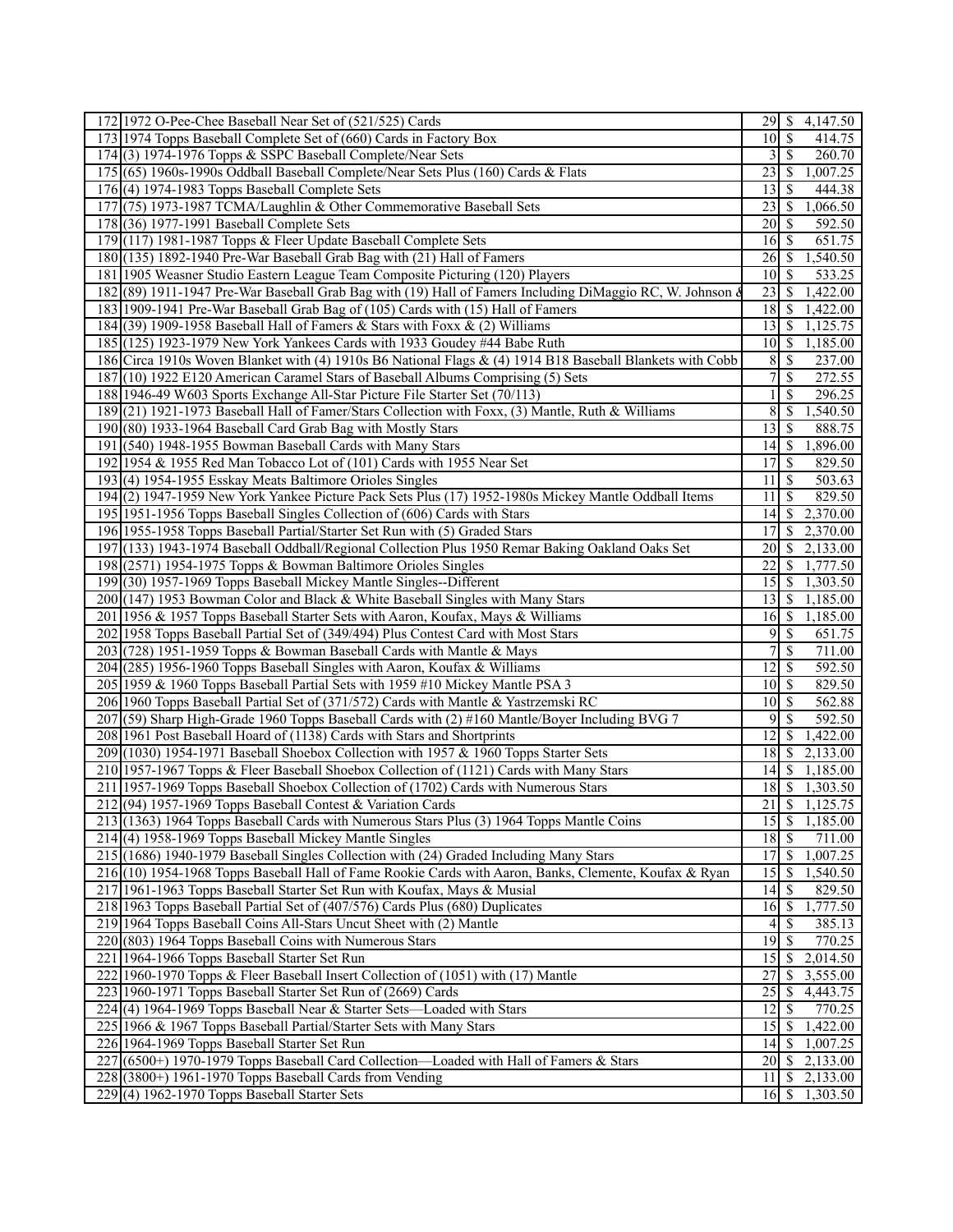| 230 (1634) 1958-1975 Topps Baseball Singles Collection with Aaron & Mays                                                                             | $16 \mid$ \$     | 1,125.75                              |
|------------------------------------------------------------------------------------------------------------------------------------------------------|------------------|---------------------------------------|
| 231 1957-1967 Topps Washington Senators Singles Hoard of (2438) Cards                                                                                | 20               | - \$<br>$\overline{1,}540.50$         |
| 232 (2614) 1957-1973 Topps Philadelphia Phillies Singles Hoard                                                                                       | 25               | 1,896.00<br>- S                       |
| 233 (878) 1953-1978 Baseball Singles Collection with (34) Graded Including Stars                                                                     | 5                | <sup>\$</sup><br>651.75               |
| 234 1954-1979 Topps, Bowman & Fleer Baseball Collection of (3090) Cards with Stars                                                                   | 8                | 533.25<br>\$                          |
| 235 1967 Dexter Press Premiums Baseball Hoard of (1042) Hall of Famers with (76) Clemente                                                            | 14               | 1,540.50<br>\$                        |
| 236(302) 1954-1970s Baltimore Orioles Postcard, Team-Issue & Small Photo Collection with (109) Signed                                                | 27               | 5,036.25<br>S                         |
| 237 Higher Grade (2011) 1961-1970 Topps Baseball Singles Group                                                                                       | 15               | <sup>\$</sup><br>888.75               |
| 238 (2608) 1964-1973 Topps Baseball Cards with Aaron, Mays & (255) High Numbers                                                                      | 15               | -\$<br>829.50                         |
| 239 (66) 1960-1990s Brooks & Frank Robinson Oddball Cards                                                                                            | 13               | <sup>\$</sup><br>474.00               |
| 240(5100+) 1965-1985 O-Pee-Chee Baseball Collection with 1969 Deckle Edge Set                                                                        | 21               | 1,125.75<br>-S                        |
|                                                                                                                                                      | 18               |                                       |
| 241 (7300+) 1971-1976 Topps Baseball Cards with (387) High Numbers<br>242(250+) 1977-78 Slurpee Baseball and Marvel Super Heroes Cup Hoard & Display |                  | \$<br>2,251.50<br>189.60              |
|                                                                                                                                                      | 6                | <sup>\$</sup>                         |
| 243 (22,000+) 1973-1979 Topps Baseball Cards                                                                                                         | 8                | \$<br>770.25                          |
| 244 (8500+) 1952-2000s Baseball Card Treasure Chest with (1936) 1952-1979 Singles with Stars                                                         | 23               | \$<br>888.75                          |
| 245 1963-1979 Topps Baseball Higher Graded Collection of (1956) Cards with Clemente & Ryan                                                           | 24               | \$<br>1,896.00                        |
| 246 (4300+) 1970-1979 Topps Baseball Cards with Many Stars                                                                                           | 15               | 1,007.25<br>-S                        |
| 247 (8400+) 1970-1972 Topps Baseball Card Hoard with (669) High Numbers                                                                              | 15               | 1,540.50<br>\$                        |
| 248 (411) 1970-1982 Topps Baseball Stars & Rookies Collection                                                                                        | 12               | S<br>770.25                           |
| 249 (728) 1989 Ken Griffey Jr. & Randy Johnson Rookie Cards with (52) Graded                                                                         | 20               | -S<br>1,303.50                        |
| 250 (65) 1969 Topps Baseball #550 Brooks Robinson Cards--High-Grade                                                                                  | 30               | 2,725.50<br>-S                        |
| 251 (138) 1982 Topps Baseball #21 Cal Ripken Rookies                                                                                                 | 26               | <sup>\$</sup><br>2,725.50             |
| 252 (145) 1982 Donruss & Fleer Cal Ripken Rookie Cards                                                                                               | 32               | -S<br>4,147.50                        |
| 253 2003-04 Ultimate Collection #127 LeBron James Certified Autograph #/250--PSA 10                                                                  | 16               | 2,725.50<br>\$                        |
| 254 2003-04 Upper Deck Honor Roll Signature Class #SC10 LeBron James Certified Autograph Rookie PSA 10                                               | 9                | S<br>1,303.50                         |
| 255 2003-04 UD Top Prospects LeBron James Signs of Success Certified Auto--BGS 9/Auto 10                                                             | 7                | \$<br>562.88                          |
| 256 2003-04 SP Signature Rookie Inkorporated LeBron James Certified Auto #/100--BGS 9.5/Auto 10                                                      | 12               | \$<br>948.00                          |
| 257 2003-04 Ultimate Collection LeBron James Ultimate Signatures Certified Autograph Rookie--PSA 10                                                  | 14               | \$<br>711.00                          |
| 258 2004-05 SP Authentic Michael Jordan/LeBron James Dual Signatures #/25--BGS 9/Auto 10                                                             | 16               | <sup>\$</sup><br>1,303.50             |
| 259 2005-06 SPX XCitement Rookies Alex Ovechkin Certified Autograph Rookie #1/5--BGS 8.5/Auto 10                                                     |                  | S<br>296.25                           |
| 260 2005-06 Upper Deck Artifacts #224 Sidney Crosby RC Gold #1/1--BGS 9                                                                              | 43               | 3,258.75<br>\$                        |
| 261 (58) Modern Football Hall of Fame Certified Autographs & Game-Used Inserts—Loaded                                                                | 15               | -\$<br>1,422.00                       |
| 262 Modern Football Certified Autograph/Game-Used Insert Collection of (234) Cards—Loaded                                                            | 6                | 1,303.50<br>-S                        |
| 263(10) Multi-Sport Modern Certified Autographs/Game-Used with Gehrig, Gretzky & Koufax                                                              | 13               | \$<br>770.25                          |
| 264 (346) Multi-Sport Modern Certified Autograph/Game-Used/Insert Collection—Loaded with Stars                                                       | 13               | 888.75<br>\$                          |
| 265 (645) Multi-Sport Modern Certified Auto & Game-Used Insert Collection—Loaded                                                                     | 20               | 1,185.00<br>-S                        |
| 266 Modern Multi-Sport Certified Autograph, Game-Used & Insert Group of (44) Cards with D. Wade Certified                                            | 12               | -S<br>651.75                          |
| 267 (873) 1955-Modern Football Singles Collection with Many Modern Inserts                                                                           | 18               | 592.50<br>- \$                        |
| 268(5) 1996-2002 Ray Lewis & Ed Reed PSA Graded Rookie Inserts & Certified Autographs                                                                | 26               | 1,422.00<br><sup>\$</sup>             |
| 269(8) Modern Football Quarterback Certified Autographs/Game-Used Inserts with Brees, Newton & RGIII                                                 | 4                | 272.55<br>\$                          |
| 270 (3567) Modern Football Insert Cards with (716) Certified Auto/Game-Used Inserts                                                                  | 19               | $\overline{\mathcal{S}}$<br>1,066.50  |
| 271 2000 Upper Deck Kit Young Trade Conference Set of (6) Certified Autographs                                                                       | $\overline{9}$   | $\sqrt{S}$<br>325.88                  |
| 272(4) 2004-05 Alexander Ovechkin Rookie Insert Cards with Certified Autograph                                                                       | 5                | \$<br>325.88                          |
| 273 (76) Modern Hockey Certified Auto, Game-Used & Insert Collection with (2) Crosby RC                                                              | 4                | 284.40<br>$\boldsymbol{\mathsf{S}}$   |
| 274(7) Karch Kiraly Certified Autographs & Event-Used Swatches with #1/1                                                                             | 3                | \$<br>142.20                          |
| 275 1929-1934 Babe Ruth Yankee Stadium Locker Tag                                                                                                    | 13               | 2,607.00<br>\$                        |
| 276 1910-1915 Louisville Slugger Cobb, Gowdy and Wagner Original Salesman's Sample Decals [reserve met]                                              | 7                | 3,555.00<br>\$                        |
| 277 Turn-of-the-Century Baltimore Baseball Club Chalk Scoreboard - LOT WITHDRAWN                                                                     | $\boldsymbol{0}$ | \$                                    |
| 278 Circa 1920s Baltimore Black Sox Pitcher Period Framed Display                                                                                    | 13               | $\boldsymbol{\mathsf{S}}$<br>1,066.50 |
| 279 1935-1995 Negro League, Cuban & Puerto Rican Baseball Treasure Chest of (92) Items                                                               | 16               | $\mathbf{\$}$<br>533.25               |
| 280 (105) 1930-1990s Mostly Baltimore Orioles Pinback & Team Felt/Patch Collection with (22) Postseason                                              | 28               | $\mathbb{S}$<br>2,251.50              |
| 281 Circa 1910 University of Virginia Baseball Large Framed Cabinet Team Photo                                                                       | 10               | 325.88<br>-S                          |
| 282 Circa 1928-1932 Oriole Park Framed Outfield Panoramic                                                                                            | 15               | 444.38<br>-S                          |
| 283 Circa 1930s Marathon Lager Beer Framed Baseball Advertisement                                                                                    | 7                | <sup>\$</sup><br>213.30               |
| 284 1966 National Beer Baltimore Orioles Point of Sale Display                                                                                       | 12               | 260.70<br>S                           |
| 285 Thurman Munson 7-Iron Golf Club From His Personal Set                                                                                            | 9                | -S<br>414.75                          |
| 286(3) 1938 Lou Gehrig "Rawhide" Movie Stills                                                                                                        |                  | \$<br>59.25                           |
| 287 Circa 1890s John Montgomery Ward Cabinet Photo                                                                                                   | 23               | <sup>\$</sup><br>1,303.50             |
|                                                                                                                                                      |                  |                                       |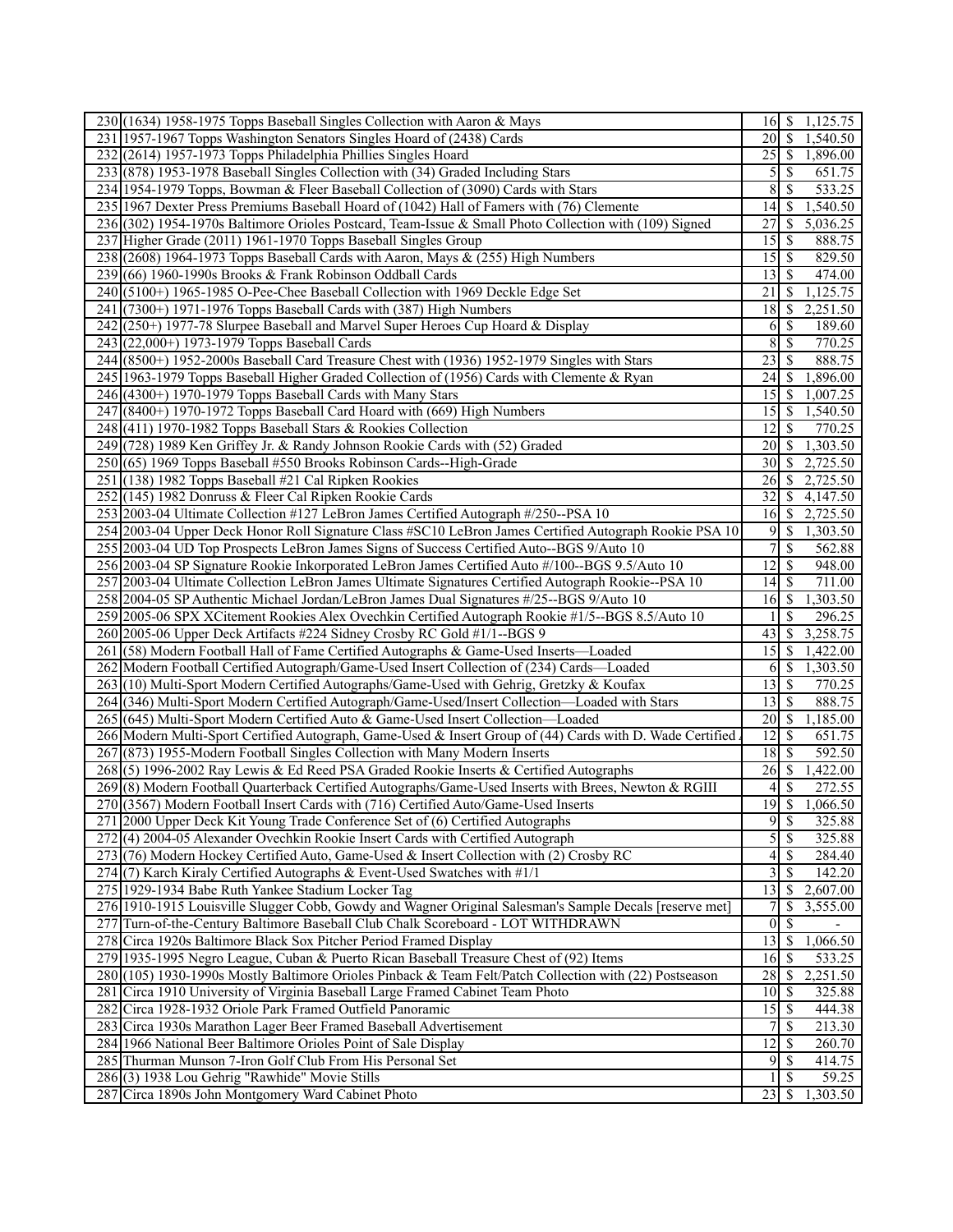| 288 1887 Goodwin & Co. "Ewing & Mascot" Cabinet Photo                                                        | 17S                     |                           | 948.00                   |  |
|--------------------------------------------------------------------------------------------------------------|-------------------------|---------------------------|--------------------------|--|
| 289 1888 Lave Cross Goodwin & Co. Cabinet Photo                                                              | 11                      | <sup>\$</sup>             | 385.13                   |  |
| 290(3) 1920 Baltimore Black Sox Negro League Type I Studio Team Photographs with Editorial Marks             | 48                      | <sup>S</sup>              | 7,110.00                 |  |
| 291 Early 1920s International League Baltimore Orioles Team Photograph with Lefty Grove                      | 19 <sup> </sup>         | <sup>\$</sup>             | 1,422.00                 |  |
| 292(8) Circa 1908-1950s Baseball Type I Photographs with Hall of Famers                                      | $\mathbf{1}$            | S                         | 177.75                   |  |
| 293 Branch Rickey 1907 Original Type 1 Photo in New York Highlanders Uniform                                 | $\overline{c}$          | \$                        | 189.60                   |  |
| 294 1916 & 1917 New Haven Murlins Group Player Photo Postcards with R. Bressler                              | $\overline{4}$          | \$                        | 154.05                   |  |
|                                                                                                              |                         |                           |                          |  |
| 295 Late 1920s Ty Cobb, Jimmie Foxx & Al Simmons Type I Original News Service Photo                          | 0                       | $\mathcal{S}$             |                          |  |
| 296 1939 Baseball Hall Of Fame Induction Vintage Wire Photograph                                             | $\overline{9}$          | $\mathbb{S}$              | 414.75                   |  |
| 297 Joe DiMaggio Wire/Press Photo Lot of (11) with 1939 All-Star Game                                        | 10I                     | <sup>\$</sup>             | 296.25                   |  |
| 298 (19) Vintage Baseball Executive and Court Case Original Wire/Press Photos with Gomez & Johnson           | $\overline{0}$          | $\mathbb{S}$              |                          |  |
| 299 Baseball Wire/Press Photo Lot of (16) with Clemente, DiMaggio/Mantle, Mays & Ruth                        | $\overline{8}$          | <sup>\$</sup>             | 248.85                   |  |
| 300 (35) 1954-1955 Baltimore Area Professional Sports Type I/Team-Issue Photographs                          | $\frac{3}{2}$           | <sup>\$</sup>             | 260.70                   |  |
| 301 1910 Baseball "Captains Fan" Portraying Greats From All (16) Teams                                       | 12                      | $\mathcal{S}$             | 503.63                   |  |
| $302(3)$ Circa 1910s-1930s Baseball Tobacciana Display Group with Al Simmons & Joe Tinker                    | $\overline{4}$          | <sup>\$</sup>             | 385.13                   |  |
| 303 1931 Newark Bears Stock Certificate                                                                      | $\overline{0}$          | <sup>\$</sup>             | $\overline{\phantom{a}}$ |  |
| 304 1934-1935 Miller Huggins Estate Documents Regarding Sale of St. Paul Saints Franchise                    | $\overline{c}$          | \$                        | 189.60                   |  |
| 305 Original Yankee Stadium Seat                                                                             | $7\vert$                | <sup>\$</sup>             | 592.50                   |  |
| 306 New York Yankees Memorabilia Lot of (19) With 1949 Babe Ruth Watch and 1961 Maris/Mantle Cap             | 12                      | <sup>\$</sup>             | 474.00                   |  |
| 307 The Sporting News" 1922 Major League Schedule Display With Manager Images                                |                         | $5 \overline{\smash{)}8}$ | 225.15                   |  |
| 308 Vintage Baseball Letterhead Correspondence Collection with Fascinating Content Including Dodgers & Yank  | 6                       | $\mathbb{S}$              | 355.50                   |  |
| 309 (46) 1950s Negro League Press Releases                                                                   | $\overline{\mathbf{3}}$ | <sup>\$</sup>             | 201.45                   |  |
|                                                                                                              | $\overline{5}$          |                           |                          |  |
| 310 1961 Pittsburgh Pirates/Iron City Beer Retail Display With Team Photo and Schedule                       |                         | $\mathbb{S}$              | 165.90                   |  |
| 311 (15) 1970s-1980s Lee MacPhail and Chub Feeney Official League Baseballs--Unopened                        | 7 <sup>1</sup>          | $\mathbb{S}$              | 325.88                   |  |
| 312 Bob Lemon 1989 Perez-Steele "Celebration Series" #25 Original Framed Artwork - Signed by Perez           | $10$ $\beta$            |                           | 948.00                   |  |
| 313 Steve Sax 3-D Mural Study of Bob Gibson in the 1968 World Series                                         | $\mathbf{1}$            | <sup>\$</sup>             | 355.50                   |  |
| 314 1988 Kenner Baseball Starting Lineup Set of (124/124) Figures & 1989 Hartland 25th Anniversary Statues S | 14                      | \$                        | 888.75                   |  |
| 315 September 11, 1928 Yankee Stadium Program - Ty Cobb's Last Game/Ruth's 49th HR                           | $\overline{0}$          | <sup>S</sup>              |                          |  |
| 316 1916 World Series Ebbets Field Program [reserve met]                                                     | 11                      | \$.                       | 2,133.00                 |  |
| 317 1927 World Series Yankee Stadium Game 3 Program - Ruth HR [reserve met]                                  | $\overline{2}$          | \$                        | 1,777.50                 |  |
| 318 (68) 1950-2010 New York Yankees Yearbooks Near Run                                                       | 11                      | <sup>\$</sup>             | 948.00                   |  |
| 319 1873 Yale vs. Harvard Baseball Scorecard                                                                 | 6                       | $\mathcal{S}$             | 296.25                   |  |
| 320 1889 Brooklyn Bridegrooms vs. New York Giants Scorebook                                                  | 7 <sup>1</sup>          | $\mathbb{S}$              | 533.25                   |  |
| 321   1938 American Association All-Star Game Program With Ted Williams - Very Tough!                        |                         | \$                        | 237.00                   |  |
| 322   1958 All-Star Game Lot of (8) With (4) Memorial Stadium-Issued Programs and (2) Ticket Stubs           | 26                      | <sup>\$</sup>             | 1,540.50                 |  |
| $323(17)$ 1948-1973 Baseball Yearbooks & Publications                                                        | 6                       | $\mathbb{S}$              | 237.00                   |  |
|                                                                                                              |                         |                           |                          |  |
| 324 1940-80 Collection of (112) Baseball Guides & Record Books                                               | 8                       | <sup>\$</sup>             | 385.13                   |  |
| 325 (146) 1954-1981 Baltimore Orioles Game Programs and Scorebooks                                           |                         |                           | 711.00                   |  |
| 326 1950s-60s Multi-Sport Publication/Ticket Stub Lot of (15) with Washington D.C. Emphasis                  | $\mathbf{1}$            | <sup>\$</sup>             | 177.75                   |  |
| 327 1926 World Series Game 7 Yankee Stadium Ticket Stub - PSA "Authentic" [reserve met]                      | 6                       | <sup>S</sup>              | 1,896.00                 |  |
| 328 1954-1973 Baltimore Orioles Yearbook Run Plus (7) Postseason Programs and 1970 World Series Press Kit    | 12                      | $\mathcal{S}$             | 562.88                   |  |
| 329 (227) 1954-1990s Baltimore Orioles Ticket Hoard with (84) World Series                                   |                         |                           | 22 \$ 2,014.50           |  |
| 330 1910 George Washington University Track and Field Program With Senators Opening Day Ad on Back Cove      | $\boldsymbol{0}$        | <sup>\$</sup>             |                          |  |
| 331 May 21, 1920 Washington Senators vs. Chicago "Black Sox" Scorecard With Shoeless Joe Jackson             | 7 <sup>1</sup>          | -S                        | 260.70                   |  |
| 332 July 4th, 1941 Lou Gehrig Memorial Bleacher Ticket Stub SGC Authentic                                    | 16                      | -S                        | 533.25                   |  |
| 333 1947 World Series Game 1 Yankee Stadium PSA 4 Ticket Stub - Highest Graded                               | 15                      | <sup>S</sup>              | 770.25                   |  |
| 334 September 25, 1956 Fenway Park PSA 4 Full Ticket - Williams' 418th H.R. - Highest Graded                 |                         | <sup>\$</sup>             | 118.50                   |  |
| 335 4/17/64 New York Mets First Game at Shea Stadium Ticket Stub--SGC Authentic                              | 6                       | S                         | 201.45                   |  |
| 336 1923 World Series Game 3 Yankee Stadium Ticket Stub - PSA 4 (MK) [reserve not met]                       | $\overline{c}$          | \$                        |                          |  |
| 337 1932 World Series Game 2 Yankee Stadium PSA 2 Ticket Stub - Ruth's Last W.S. Home Game                   | 6                       | <sup>\$</sup>             | 444.38                   |  |
| 338 1933 World Series Game 5 Griffith Stadium PSA 5 Ticket Stub - Highest Graded                             |                         | S                         | 296.25                   |  |
| 339 1954 World Series Game 1 PSA "Authentic" Ticket Stub - Willie Mays "The Catch"                           | $\mathbf{1}$            | S                         | 474.00                   |  |
| 340 1955 World Series Game 3 Ebbets Field PSA 4 Ticket Stub - Mantle HR                                      | 0                       | $\mathbb{S}$              |                          |  |
|                                                                                                              |                         |                           |                          |  |
| 341 Super Bowl VII (Miami vs. Washington) Full Ticket - PSA 5                                                | $\frac{3}{ }$           | <sup>\$</sup>             | 355.50                   |  |
| 342 1977 Kentucky Derby (Seattle Slew) Full Ticket - PSA 2                                                   | 11                      | <sup>\$</sup>             | 237.00                   |  |
| 343 1930s-90s Sports/Entertainment/Political Magazine and Supplement Lot of (82) Loaded with Stars Including | $\vert$                 | <sup>\$</sup>             | 213.30                   |  |
| 344 October 24, 1926 Green Bay Packers vs. Racine Tornadoes City Stadium Program                             | 15                      | -S                        | 1,303.50                 |  |
| 345 1954-1971 Baltimore Colts Media Guide Run Plus (13) Dupes                                                | 14                      |                           | 592.50                   |  |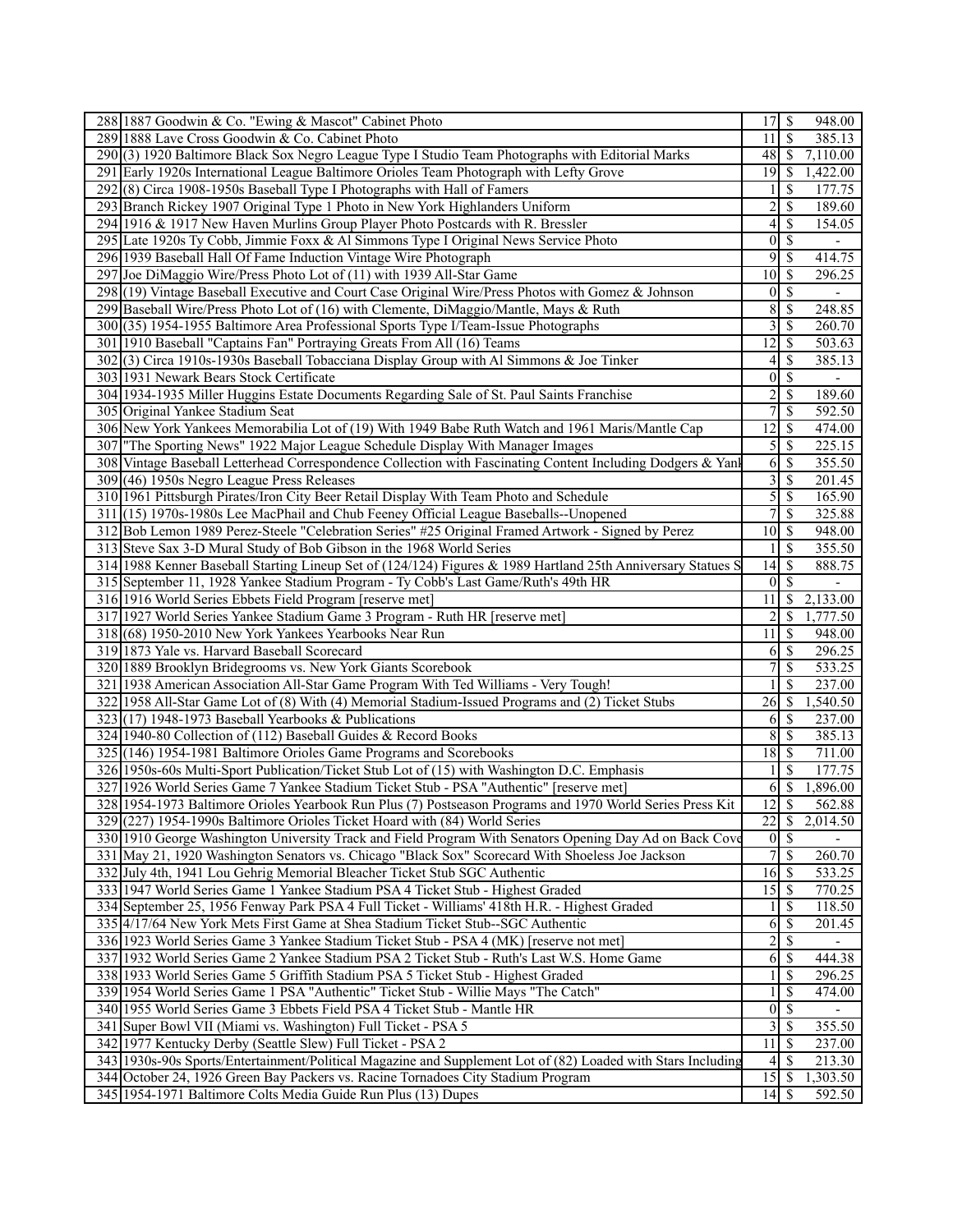| 346 (29) 1954-1964 Boston Celtics Publications with Yearbooks & Scorecards                                   | 533.25                                      |
|--------------------------------------------------------------------------------------------------------------|---------------------------------------------|
| 347 1958 & 1964 NBA All-Star Game Programs                                                                   | $14 \overline{\text{S}}$<br>385.13          |
| 348 1953-1954 "Dummy" Pre-Sports Illustrated Magazine Pair of (2) Issues                                     | 237.00<br>$6 \mid$ \$                       |
| 349 8/30/54-12/26/55 Sports Illustrated Magazine Near Run of (69/70)                                         | 8<br>272.55<br>  S                          |
| 350 1893-1960 Multi-Sport Yearbook/Hardcover Book Lot of (42)                                                | $\overline{c}$<br><sup>\$</sup><br>130.35   |
| 351 1933 New York Yankees Team-Signed Ball With Ruth, Gehrig and Full JSA                                    | $\overline{3}$<br><sup>\$</sup><br>3,555.00 |
| 352 1922 Baltimore Orioles Junior World Series Championship "Last Out" Trophy Ball Signed by J. Dunn--Full   | $\,8\,$<br>\$<br>770.25                     |
| 353 1924 New York Giants Team-Signed ONL Heydler Baseball with (20) Autographs Including (9) Hall of Fam     | $\overline{27}$<br>$\mathbb{S}$<br>2,725.50 |
| 354 Roger Maris Single-Signed Baseball - Full PSA/DNA 7.5 [reserve not met]                                  | -S<br>6                                     |
| 355 Roger Maris Single-Signed Baseball - Full JSA                                                            | 11<br><sup>\$</sup><br>1,185.00             |
| 356 (123) Single-Signed Baseballs With Mays, Ripken, C. Connors and M. Bol                                   | 25<br><sup>S</sup><br>2,133.00              |
| 357 1939 Pittsburgh Pirates Team-Signed ONL Frick Baseball with (25) Autographs—Full JSA                     | 355.50                                      |
| 358 1939 New York Giants Team-Signed Baseball With Ott, Hubbell, Terry and Full JSA                          | $13 \mid$ \$<br>1,303.50                    |
| 359 1957 Brooklyn Dodgers Team-Signed Baseball with (21) Signatures—Full JSA                                 | $8 \mid$ \$<br>711.00                       |
| 360 Mickey Mantle Single-Signed Baseball - PSA/DNA 9 [reserve met]                                           | $9$ \ $\frac{1}{3}$<br>1,066.50             |
| 361 Multi-Signed Hall of Fame OAL Baseball with (11) Autographs Including Mantle with Full JSA               | 474.00                                      |
| 362](12) Ray Dandridge Single-Signed Baseballs--All PSA/DNA                                                  | $10 \mid$ \$<br>325.88                      |
| 363 (12) Rick Ferrell Single-Signed OAL Baseballs with JSA Certs                                             | $10 \mid$ \$<br>325.88                      |
| 364 (12) Billy Herman Single-Signed ONL Baseballs with JSA                                                   | 325.88<br>$10\vert S$                       |
| 365 (12) 1999 Baseball Hall of Fame Class Signed OAL Balls with JSA                                          | 1,540.50                                    |
| 366 (21) Hall of Fame/Star Single-Signed Baseballs with T. Williams                                          | 1,422.00<br>$16$ $\bar{S}$                  |
| 367 (23) Single-Signed Hall of Fame/Star Baseballs with B. Martin                                            | 17<br>-S<br>829.50                          |
| 368 (12) Bobby Thomson & (12) Ralph Branca Single-Signed ONL Baseballs with JSA                              | 474.00                                      |
| 369 (24) Steve Carlton Single-Signed ONL Baseballs with Inscriptions--All JSA                                | $10$ $\sqrt{S}$<br>829.50                   |
| 370 (24) Warren Spahn Single-Signed ONL Baseballs with (16) Inscribed--All JSA                               | $16\overline{3}$<br>1,185.00                |
| 371 (48) Clete Boyer, Sam Jethroe, Johnny Podres & Bobby Shantz Single-Signed Baseballs with Inscriptions--D | 888.75                                      |
| 372 (60) Philadelphia Phillies Single-Signed Baseballs—Five Dozen Each with JSA                              | 770.25                                      |
| 373 Bobby Thomson/Ralph Branca Autograph Lot of (47) With (5) 20x16 Photos and (42) Baseballs                | 19S<br>888.75                               |
| 374 1986 New York Mets Team-Signed World Series Baseball                                                     | $8\,$<br>-\$<br>325.88                      |
| 375 2001 Arizona Diamondbacks Team-Signed World Series Baseball                                              | $\boldsymbol{7}$<br>\$<br>296.25            |
| 376 2012 San Francisco Giants World Champions Team-Signed Baseball with (24) Autographs—Full JSA             | $\mathcal{S}$<br>-S<br>272.55               |
| 377 (12) Jerry Coleman Single-Signed OML Baseballs with JSA                                                  | $9 \overline{\smash{)}\,}$<br>296.25        |
| 378 (12) Dwight Gooden Single-Signed OML Baseballs with Inscriptions--All JSA                                | $\mathcal{S}$<br>-\$<br>284.40              |
| 379 (12) Phil Niekro Single-Signed OML Baseballs with Inscriptions--All JSA                                  | $\overline{9}$<br>  \$<br>296.25            |
| 380 (12) Pete Rose Single-Signed OML Baseballs--All JSA                                                      | $5\vert$<br>l \$<br>385.13                  |
| 381 1971 Baltimore Orioles 20-Game Winners Autographed Pitching Rubber - Full JSA                            | 503.63                                      |
| 382 Willie, Mickey and The Duke" Autographed Gateway Silk Cachet - PSA "Authentic"                           | 355.50<br>$8 \mid S$                        |
| 383(4) Single-Signed Baseball Jerseys: Ford, Mize and (2) Gehringer - All JSA                                | 18S<br>770.25                               |
| 384 Reggie Jackson Autographed 1969 Poster - JSA                                                             | $6\sqrt{3}$<br>213.30                       |
| 385 (3) New York Mets Signed Photos With 1969 Team-Signed and 1986 Multi-Signed - All Certed                 | \$<br>284.40<br>6                           |
| 386 Martin Dihigo Signed 5x3 Album Page - PSA/DNA 9 [reserve not met]                                        | 95<br>$\overline{\phantom{a}}$              |
| 387 Ted Williams Signed 1935 Herbert Hoover High School Yearbook With Full PSA/DNA - Very Early William      | $12 \mid$ \$ 1,303.50                       |
| 388 Miller Huggins Autograph - PSA/DNA 8 [reserve met]                                                       | $\mathbb{S}$<br>2,962.50<br>13              |
| 389 Alex Pompez Signed 1944 Letter on New York Cubans Letterhead - PSA/DNA 10 [reserve not met]              | $11 \mid$ \$                                |
| 390 Charles Comiskey Signed 1921 Correspondence on Chicago White Sox Letterhead - Full JSA [reserve met]     | $\mathbb{S}$<br>1,777.50<br>9               |
| 391 1954 Vern Bickford Player Contract Signed by Harridge & Giles                                            | $\sqrt{ }$<br>S<br>284.40                   |
| 392 1957 New York Giants Program From Last-Ever Game at Polo Grounds - Signed by (35) With Mays, Hubbe       | $\,$ $\,$<br>1,066.50<br>\$                 |
| 393 1983 Joe Cronin Jimmy Fund Tribute Dinner Program and Signed Ball With J. DiMaggio, Koufax, Mantle at    | $\overline{3}$<br>\$<br>711.00              |
| 394 (42) 1941-1990s Mostly Baseball Signed Cards with (21) Hall of Famers & Tough Deceased                   | $12 \mid$ \$<br>533.25                      |
| 395 (6) Multi-Signed Themed Full-Sized Baseball Bats with 300 Wins Club                                      | $11\,$<br>770.25<br>- \$                    |
| 396 (74) Baseball Signed Flats with (22) Hall of Famers                                                      | $7\vert$<br>\$<br>385.13                    |
| 397   "Bash" Compton Signed 1915 Federal League "Poach" Contract--Full JSA                                   | 3<br><sup>\$</sup><br>355.50                |
| 398 Walter Johnson Signed Handwritten Letter on Senators Letterhead with Full PSA/DNA                        | 14<br><sup>\$</sup><br>1,125.75             |
| 399 1935 Book "Standing the Gaff" Authored and Signed by Umpire "Steamboat" Johnson                          | $\frac{3}{ }$<br>\$<br>154.05               |
| 400(4) 1926-74 Baseball Executive Signed Typed Letters with K. Landis                                        | $\boldsymbol{7}$<br><sup>S</sup><br>385.13  |
| 401 Mark Belanger 1962 First-Ever Topps Contract With Check                                                  | $3 \overline{\smash{)}\,}$<br>201.45        |
| 402 Brooklyn Dodgers Autographed Lot of (37) With Baseballs, Photographs and Lithograph Prints               | 13<br>$\mathcal{S}$<br>711.00               |
| 403 Jackie Robinson Signed "Wait Till Next Year" Hardcover Book with Full JSA                                | 16<br>1,007.25<br><sup>S</sup>              |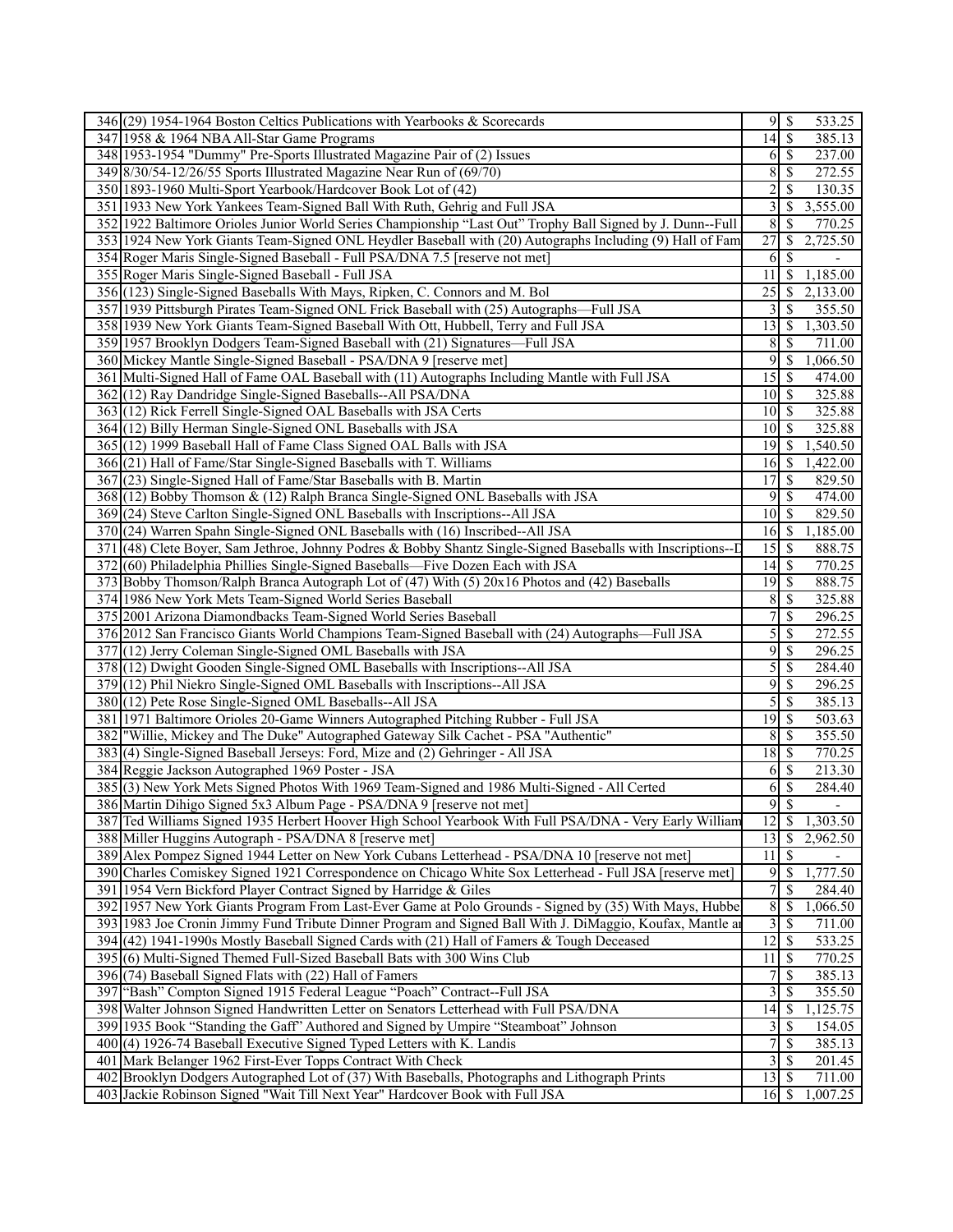| $404$ (17) Multi/Single-Signed Life Magazine & Baseball Hall of Fame Induction Yearbooks with DiMaggio & W    |                 | 888.75                                |
|---------------------------------------------------------------------------------------------------------------|-----------------|---------------------------------------|
| 405 (3) Autographed Mitchell & Ness Baseball Jerseys: Feller, Musial and Schmidt - All JSA                    | 7               | \$<br>503.63                          |
| 406 1993 Sports Illustrated World Series Multi-Signed Book with (140) Autographs Including (47) Hall of Famer | 18              | -\$<br>1,422.00                       |
| 407 Negro League Autographed Book Lot of (11) With Leonard, Day and Irvin - All JSA                           | 5               | \$<br>385.13                          |
| 408 Baseball HOFer/Superstar Autographed Book Lot of (40) With Drysdale, Ripken and T. Williams - All JSA     | 9               | -S<br>1,066.50                        |
| 409(7) Autographed Baseball Caps With Aaron, Banks, Mathews and Schmidt - All JSA,                            |                 | 503.63                                |
| 410 (15) Baseball HOFer Signed Caps with DiMaggio, Gehringer & Hunter--All Certified                          | 13              | 770.25<br>$\boldsymbol{\mathsf{S}}$   |
| 411 Autographed Fitted Cap Lot of (74) With (10) Hunter, (4) Rizzuto and (5) Spahn - All JSA                  | 23              | -S<br>1,540.50                        |
| 412 Autographed Bats and Caps Lot of (11) With Ripken, R. Jackson and (2) Griffey - All JSA Certed            | $14$ $\sqrt{5}$ | 1,066.50                              |
| 413 $(4)$ Signed Baseball Flats with (2) Mantle, DiMaggio & Williams                                          | 10              | -\$<br>592.50                         |
| 414(5) New York Yankee Legends Signed Displays with DiMaggio                                                  | 3               | $\mathbf{\$}$<br>385.13               |
| 415 300 Wins Club Multi-Signed Bat and Ball - Both Full JSA                                                   | 13              | \$<br>562.88                          |
| 416 1990s All-Star Game Signed Lot of (4) With Ripken, Puckett and Griffey - All JSA Certed                   | 9               | $\mathbb{S}$<br>592.50                |
| 417(5) Cooperstown Bat Company Multi/Single-Signed Theme Bats with Big Red Machine                            | 18              | 948.00<br>  S                         |
| 418 Multi-Signed Bat with (26) Hall of Famers Including Mays, Mathews and Banks - Full JSA                    | 6               | 355.50<br>- \$                        |
| 419 Ted Williams Single-Signed Bat and Ball - Both Full JSA                                                   | 11              | \$<br>770.25                          |
| 420(6) Steve Carlton Signed Cooperstown Bat Company Bats with JSA                                             | 7               | \$<br>503.63                          |
| 421 500 Home Run Club Bat Signed by (11) With Mantle, Mays and Williams - Full JSA [reserve met]              | 8               | S<br>1,540.50                         |
| 422 New York Yankees and New York Mets Franchise Greats Signed Bats - Both Full JSA                           | 3               | 533.25<br>\$                          |
| 423 Billy Herman Signed and Inscribed Full-Size Bat Lot of (5) - All JSA                                      | 10              | \$<br>325.88                          |
| 424 Eddie Mathews Single-Signed Commemorative Bat Lot of (5) - All JSA                                        | 12              | -S<br>651.75                          |
| 425 HOFer Single-Signed Full-Size Bat Lot of (13) With Musial, Snider and F. Robinson - All JSA               | 11              | $\mathbb{S}$<br>948.00                |
| 426 Single-Signed Full-Size Bat Lot of (22) With Mattingly and Rose - All JSA                                 | 17              | $\mathbb{S}$<br>948.00                |
| 427 Babe Ruth Cut Signature--JSA/BGS Authentic                                                                | 15              | $\boldsymbol{\mathsf{S}}$<br>2,133.00 |
| 428 Honus Wagner Vintage Cut Signature - Full JSA                                                             | 6               | 888.75<br>\$                          |
| 429 Jimmie Foxx Signed 1934 Government Postcard - Full JSA                                                    | 11              | 592.50<br>$\mathcal{S}$               |
| 430 Jimmie Foxx Cut Signature - Full JSA                                                                      |                 | \$<br>474.00                          |
| 431 Roger Maris Cut Autograph Framed Display with Full JSA                                                    | 12              | 651.75<br>$\boldsymbol{\mathsf{S}}$   |
| 432 Ted Williams Signed Government Postcard - PSA/DNA "Authentic"                                             | 5               | $\mathcal{S}$<br>165.90               |
| 433 Roger Maris Signed 3x5 Index Card with Full JSA                                                           | 14              | \$<br>651.75                          |
| 434 Mickey Mantle & Ted Williams Signed Perez-Steele Celebration Postcards with Full JSA                      | 9               | $\mathbf{\$}$<br>355.50               |
| 435 Joe DiMaggio, Mickey Mantle & Ted Williams Autographed Postcards with Full JSA                            | 10              | \$<br>503.63                          |
| 436 (4) Baseball HOFer/Star Autograph Displays with Durocher, Keller, Mack & Sisler--All Certified            | 11              | $\boldsymbol{\mathsf{S}}$<br>296.25   |
| 437 (8) Perez-Steele Hall of Fame Postcard Displays with Signed Cut Index Cards Including Paige               | 13              | -\$<br>711.00                         |
| 438 (20) Single-Signed Yellow Hall of Fame Plaque Postcards With Drysdale and Musial - All JSA                | 4               | -\$<br>562.88                         |
| 439 (42) Perez-Steele Signed Hall of Fame Postcards & Index Cards                                             | 16S             | 948.00                                |
| 440 Autographed Perez/Steele and HOF Plaque Postcard Lot of (57) With Mantle, Musial and Spahn - All JSA or   | $12$   \$       | 948.00                                |
| 441 Multi-Sport Autographed Flats Collection of (13) with DiMaggio & Williams--All Certified                  | 8               | -\$<br>414.75                         |
| 442 Autographed 8x10 and 10x8 Photograph Lot of (35) With J. DiMaggio, Mantle and T. Williams - All Certed    | 17              | \$<br>1,303.50                        |
| 443 Lefty Grove Signed Original George Burke 8x10 Photo--Full JSA                                             | 18              | 503.63<br>-\$                         |
| 444 Honus Wagner Signed Newspaper Photo--Full JSA                                                             | $18 \mid$ \$    | 770.25                                |
| 445 Joe DiMaggio, Mickey Mantle & Ted Williams Signed 8x10 Photographs with Full LOAs                         | $12 \mid$ \$    | 562.88                                |
| 446 Baseball Autographed Oversize Flats Lot of (3) with DiMaggio, Mantle & Williams--All Certified            | 7               | $\overline{\mathcal{S}}$<br>444.38    |
| 447 (4) Joe DiMaggio Signed Lithographs - All Full JSA                                                        |                 | 770.25                                |
| 448(9) Multi-Signed Baseball 8x10 Photographs with 1971 Orioles 20-Game Winners                               | 11              | 503.63<br>-S                          |
| $449(17)$ Juan Marichal Signed $16x20$ Photographs with Inscriptions--All JSA                                 | 8               | 325.88<br>-S                          |
| 450 (72) Richie Ashburn, Jim Hunter & Phil Rizzuto (24 of Each) Signed & Certed 8x10 Photographs              | 19              | 1,777.50<br>-\$                       |
| 451 Single-Signed Baseball 8x10 Photograph Lot of (173) With (6) Hunter, (6) Newhouser and (6) Rose           | 15              | 1,303.50<br>-S                        |
| 452(4) 1948 Bowman Baseball Signed Hall of Fame Rookie Cards with Berra & Musial--All PSA/DNA Authen          | 10              | -S<br>1,540.50                        |
| 453 Signed 1949 Bowman Baseball #224 Satchel Paige Rookie with Full JSA                                       | 22              | 2,488.50<br>\$                        |
| 454 Signed 1954 Topps Baseball #128 Hank Aaron Rookie--PSA/DNA Authentic                                      | 11              | $\boldsymbol{\mathsf{S}}$<br>1,422.00 |
| 455[(3) 1954-1968 Topps Baseball Signed Hall of Fame Rookies with Banks, Killebrew & Ryan--All PSA/DNA        | 6               | \$<br>829.50                          |
| 456 1958 Topps Baseball All-Star Autographed Near Set of (20/21) Cards                                        | 8               | 1,303.50<br>-S                        |
| 457 1964 Topps Baseball Giants Autographed Starter Set of (29/60) Cards with Koufax                           | 21              | $\mathbb{S}$<br>1,007.25              |
| 458 (84) Baseball Hall of Famer Signed Cards from (13) Different Players                                      | 11              | $\mathcal{S}$<br>651.75               |
| 459 (102) Baseball Commemorative/Reprint Signed Cards with (42) Hall of Famers Including Williams             | $13 \mid$ \$    | 948.00                                |
| 460 Ed Lopat 1955 New York Yankees Signed Game-Worn Home Jersey - Full Miedema LOA                            | $10$ $\sqrt{ }$ | 711.00                                |
| 461 Tommie Aaron 1968 Atlanta Braves Game-Worn Home Jersey - Full Miedema LOA                                 |                 | 592.50                                |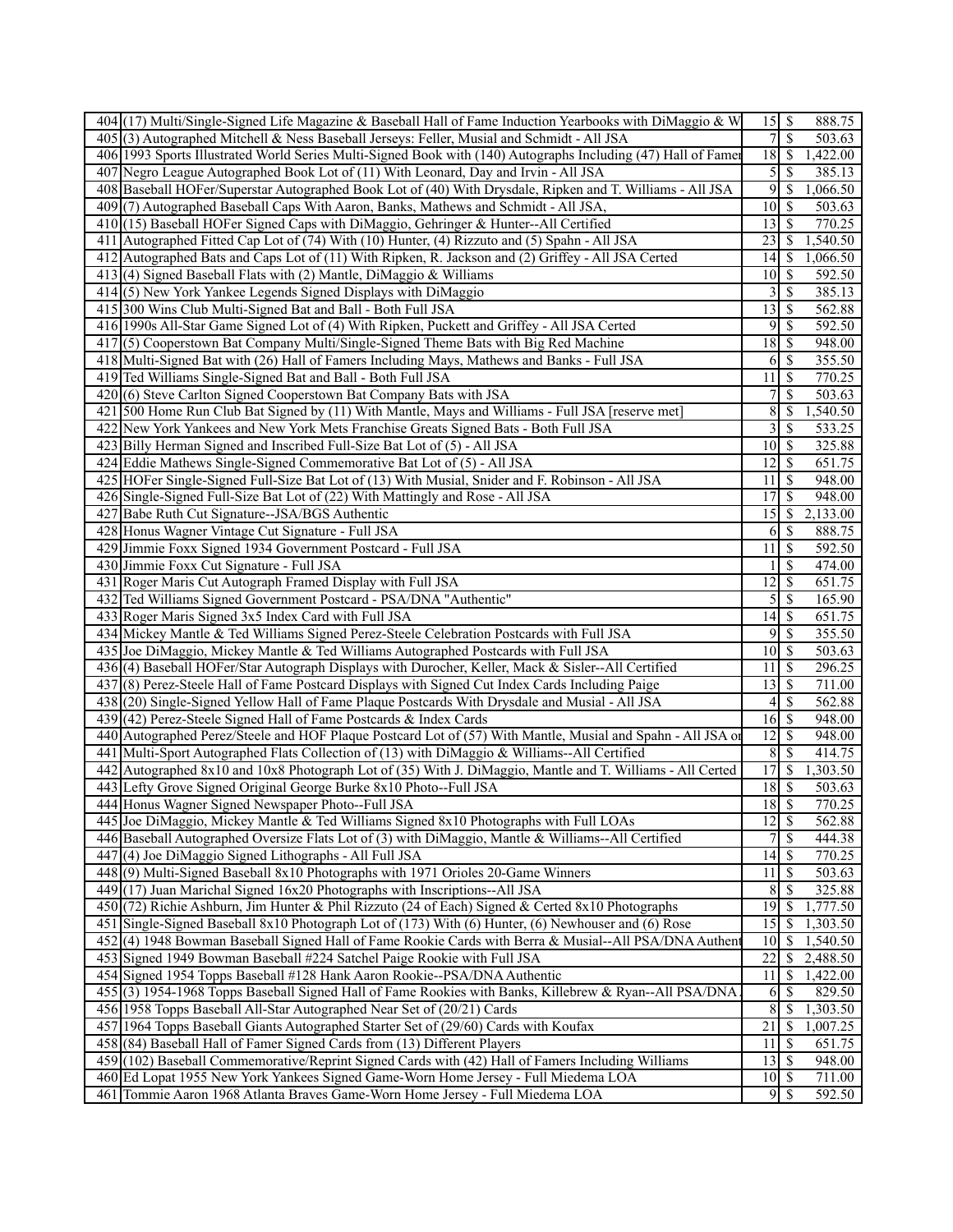| 462 Fergie Jenkins 1974 Game-Worn Texas Rangers Home Jersey - Full Miedema LOA                               |                    | 533.25                                          |
|--------------------------------------------------------------------------------------------------------------|--------------------|-------------------------------------------------|
| 463 Mike Schmidt 1988 Philadelphia Phillies Signed Game-Worn Home Jersey - Full Miedema and Full JSA         | 18                 | $\mathbf{\$}$<br>4,740.00                       |
| 464 Cal Ripken, Jr. 1993 Baltimore Orioles Game-Worn Road Jersey - Full Miedema LOA                          | 20                 | 2,844.00<br>- S                                 |
| 465 Yasiel Puig 2008-2010 Cuban National Team Game Jersey                                                    | 8                  | 1,303.50<br>-S                                  |
| 466 Dave Baldwin 1969 Washington Senators Game-Issued Road Jersey                                            | 8                  | \$<br>503.63                                    |
| 467 Joe Coleman 1970 Washington Senators Game-Issued Home Jersey                                             | 13                 | \$<br>888.75                                    |
| 468 Al Oliver 1977 Pittsburgh Pirates Game-Worn Jersey - Full Miedema LOA                                    | 17                 | <sup>\$</sup><br>948.00                         |
| 469 Gary Carter 1985 Signed Game-Worn New York Mets Batting Practice Jersey - Full Miedema LOA               | 16                 | 503.63<br>- \$                                  |
| 470 (5) 1988-1994 Baltimore Orioles Game-Worn Jerseys With B. Anderson                                       | 8                  | \$<br>503.63                                    |
| 471 Bobby Cox 2002 Atlanta Braves Game-Worn Road Jersey - Full Miedema LOA                                   | 6                  | <sup>\$</sup><br>325.88                         |
| 472 Bob Gibson Signed and Game-Worn 1969 St. Louis Cardinals Home Pants - Full JSA                           | 22                 | S<br>1,540.50                                   |
| 473 Ron Darling 1990-1991 New York Mets Game-Worn Warm-Up Jacket - Full Miedema LOA                          | 5                  | 237.00                                          |
|                                                                                                              |                    | \$                                              |
| 474 1949-1950 St. Louis Cardinals Game-Worn Jacket                                                           | 6                  | 355.50<br>\$                                    |
| 475 1994-2002 Texas Rangers Game-Issued "Varsity Style" Jacket                                               | $\boldsymbol{0}$   | $\overline{\mathcal{S}}$                        |
| 476 1980s-1990s St. Louis Cardinals Game-Issued Lot of (3) With (2) Jackets and (1) Warm-Up Jersey           | 3                  | \$<br>284.40                                    |
| 477 2000s New York Mets Game-Issued Lot of (4)                                                               |                    | \$<br>118.50                                    |
| 478 Penny Hardaway 1995-96 Orlando Magic Signed Game-Worn Alternate Jersey - Full Miedema LOA                | 12                 | <sup>\$</sup><br>651.75                         |
| 479 (4) 1940s-1960s Game-Worn Football Jerseys With (3) Vintage "Sand-Knit" Versions                         | 6                  | 248.85<br>\$                                    |
| 480 Elvin Bethea 1981-1983 Houston Oilers Team-Issued Road Jersey - Full Miedema LOA                         | 6                  | \$<br>248.85                                    |
| 481 Jahri Evans 2010 New Orleans Saints Game-Worn Ensemble With Team LOA                                     | 1                  | <sup>\$</sup><br>237.00                         |
| 482 1980s-2000s Washington Capitals Game-Used Stick Lot of (13) With Oates and Hunter                        | 6                  | \$<br>444.38                                    |
| 483 LeBron James 2002-2003 St. Vincent/St. Mary Game Jersey & Shorts - MEARS A5                              | 10                 | <sup>\$</sup><br>3,258.75                       |
| 484 Al Wahl 1951 College All-Stars vs. NFL Champions Game-Worn Helmet                                        | $\theta$           | $\mathbb{S}$                                    |
| 485 1980s-1990s Game-Issued Baseball Apparel Lot of (6) With Staub Cap and Luzinski Coach's Jacket           | 6                  | $\boldsymbol{\mathsf{S}}$<br>444.38             |
| 486 1970s-2000s Boston Red Sox Game-Issued Lot of (5)                                                        |                    | <sup>\$</sup><br>118.50                         |
| 487 1980s-2000s Cincinnati Reds Game-Issued Lot of (9)                                                       | 13                 | \$<br>260.70                                    |
| 488 1983-2000s Oakland A's Game-Issued Lot of (5)                                                            | 5                  | <sup>\$</sup><br>189.60                         |
| 489 1980s-2000s Milwaukee Brewers Game-Issued Jacket Lot of (4)                                              | $\theta$           | \$<br>$\qquad \qquad -$                         |
| 490 Arizona Diamondbacks Game-Issued Lot of (5) With 1998 First-Year Jacket and Cap                          | 5                  | \$<br>189.60                                    |
| 491 1980s-2000s Houston Astros Game-Issued Lot of (5)                                                        | 8                  | \$<br>201.45                                    |
| 492 1990s-2000s Montreal Expos Game-Issued Lot of (5)                                                        | 5                  | 385.13<br>\$                                    |
| 493 1986-2000s New York Mets Game-Issued Lot of (5)                                                          | 4                  | \$<br>177.75                                    |
| 494 High-Grade 1962 Topps Football Complete Set of (176/176) Cards                                           | 32                 | \$11,850.00                                     |
| 495 1964-1967 Philadelphia Gum Football Near/Partial Set Run Plus (554) Duplicates                           | 16                 | 2,133.00<br>-S                                  |
| 496 (18) 1948-1969 Football Hall of Famers & Stars—All PSA and SGC Graded                                    | 10                 | \$<br>770.25                                    |
| 497 1935-1977 Football Shoebox Collection of (943) Cards—Loaded with Hall of Famers & Stars                  | 12                 | 1,777.50<br>\$                                  |
| 498 (907) 1951-1990s Football Card Shoebox Collection with Many Stars and O.J. Simpson Auto                  | 27                 | 2,014.50<br>S                                   |
| 499 (10,000+) 1975-1980 Topps Football Hoard Loaded with Stars Including (2) Payton RC                       | 14                 | 829.50<br>-S                                    |
| 500 1948 Bowman Football Near Set of (32/36) Shortprints Plus (2) Dupes                                      | 11                 | \$<br>1,540.50                                  |
| 501 1956 & 1959 Topps Football Complete Sets                                                                 | 9                  | \$<br>651.75                                    |
| 502 1957 Topps Football Starter Set of (95/154) with Unitas RC Plus (108) 1962 Topps Civil War News & Non-\$ | $\overline{14}$ \$ | 888.75                                          |
| 503 (1220) 1960 Fleer Football Cards with (2) Complete Sets                                                  | $9 \mid S$         | 948.00                                          |
| 504 1961 Fleer Football Collection of (1594) Cards—Loaded with Stars                                         | 18                 | $\mathbf{\$}$<br>2,014.50                       |
| 505 1962 Post Cereal Football Partial Set of (144/200) Cards Plus (2) Dupes                                  | 17                 | $\mathcal{S}$<br>1,185.00                       |
| 506 (802) 1958-1963 Topps Football Shoebox Collection with Stars                                             | 12                 | \$<br>888.75                                    |
| 507 (1062) 1964-1967 Philadelphia Gum Football Cards                                                         |                    | 533.25                                          |
|                                                                                                              | 6<br>9             | \$                                              |
| 508 1968 Topps Football Team Patches Starter Set of (26/44) Different Plus (9) Dupes                         |                    | 770.25<br>$\boldsymbol{\mathsf{S}}$             |
| 509 1969-1971 Topps Football Complete Set Run                                                                | 13                 | 948.00<br>$\boldsymbol{\mathsf{S}}$<br>2,133.00 |
| 510 (1980) 1964-1972 Topps Football Singles Collection with Stars                                            | 21                 | \$                                              |
| 511 (669) 1948-1979 Topps & Bowman Football Cards with Stars                                                 | 6                  | $\mathbf{\$}$<br>503.63                         |
| 512 (139) 1948-1982 Football Card Grab Bag with (7) Graded Including Brown RC & Unitas                       | 3                  | $\mathbb{S}$<br>385.13                          |
| 513 1970-1981 Topps Football Collection of (7900+) Cards                                                     | 20                 | \$<br>888.75                                    |
| 514 1972 Topps Football Series 2 Vending Box from Staubach Series                                            | 13                 | 2,844.00<br>\$                                  |
| 515 $(37)$ 1980-1986 Topps Football & USFL Complete Sets                                                     | 22                 | 2,251.50<br>\$                                  |
| 516 (10) 1990-2004 Football Graded Superstars with Tom Brady & Emmitt Smith--All PSA 10                      | 15                 | 888.75<br>$\boldsymbol{\mathsf{S}}$             |
| 517 Darrell Jackson 2005 NFC Champion Seattle Seahawks Super Bowl XL Ring                                    |                    | $\overline{7,}110.00$<br><sup>\$</sup>          |
| 518 1921-1939 NFL President Joe Carr 1936 Signed Typed Letter with Full JSA                                  | 20                 | 8,887.50<br>-\$                                 |
| 519(6) Tougher Pro Football Hall of Fame Signed Index Cards--All PSA/DNA Authentic                           | 7                  | -S<br>1,185.00                                  |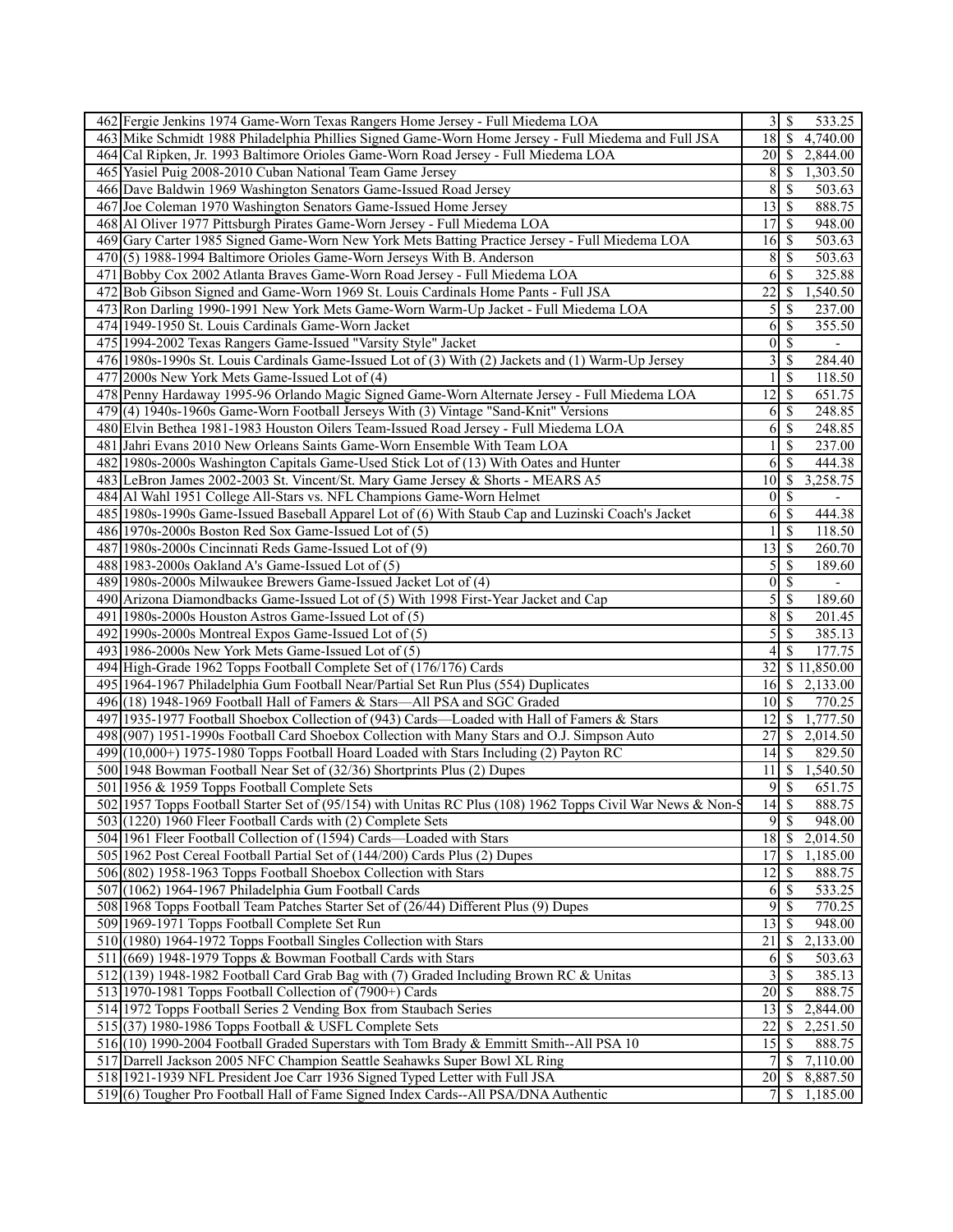| 520 (19) 1948-1988 Pro Football Hall of Fame/Tough Deceased Signed Cards—All Certed                         | 533.25                                                 |
|-------------------------------------------------------------------------------------------------------------|--------------------------------------------------------|
| 521 "Pop" Warner 1904 Signed Handwritten Letter on Department of the Interior-Carlisle Letterhead           | $\overline{\mathcal{S}}$<br>8<br>385.13                |
| 522 Paddy Driscoll Signed Index Card--PSA/DNA Authentic                                                     | 3<br><sup>\$</sup><br>385.13                           |
| 523 Steve Owen Cut Autograph with Full JSA                                                                  | 3<br><sup>\$</sup><br>385.13                           |
| 524 Daniel F. Reeves & Bobby Layne Dual-Signed Program Page with Full JSA                                   | 9<br><sup>\$</sup><br>888.75                           |
| 525 1949 AAFC Baltimore Colts Team-Signed Mini Football with (23) Autographs Including Tittle—Full JSA      | 4<br>\$<br>225.15                                      |
| 526 1970 Washington Redskins Team-Signed Football with (33) Autographs—Full JSA                             | \$<br>6<br>325.88                                      |
| 527 1972 Kansas City Chiefs Team Signed Football with (44) Signatures Including Dawson, Lanier & Stenerud-  | $\mathbf{1}$<br>$\mathcal{S}$<br>177.75                |
| 528 1977 Washington Redskins Team-Signed Football with (30) Autographs--Full JSA                            | $\,$ 8 $\,$<br><sup>\$</sup><br>325.88                 |
| 529(5) 1958-1990 Signed Football Hall of Fame Rookie Cards with Jim Brown & Joe Montana--All PSA/DNA.       | 6<br>-\$<br>651.75                                     |
| 530(5) 1975 Fleer Football Immortal Roll Signed Cards Plus Don Hutson Autographed Postcard--All PSA/DNA     | $\mathcal{S}$<br>1<br>237.00                           |
| 531 (7) Pro Football Hall of Fame Signed Index Cards--All PSA/DNA or JSA/SGC                                | $16 \mid$ \$<br>533.25                                 |
| 532(9) 1977 Touchdown Club Signed Hall of Fame Cards with Grange--All PSA/DNA or JSA/SGC                    | $13 \mid S$<br>711.00                                  |
|                                                                                                             |                                                        |
| 533 1969 Super Bowl III Champion New York Jets Team-Signed Helmet With Namath, Maynard and Full JSA         | $8\,$<br>  S<br>503.63                                 |
| 534 Super Bowl MVP Helmet Signed by (24) With Montana, Namath and Starr - Full JSA                          | 1,303.50                                               |
| 535 (18) Don Maynard Single-Signed Mini Helmets Plus (4) Mark Gastineau Single-Signed Jerseys—All JSA       | 11<br>-S<br>444.38                                     |
| 536 Multi-Signed 1980 Pro Football Hall of Fame Induction Yearbook with (19) Autographs Including Al Davis- | 6<br>- \$<br>444.38                                    |
| 537(2) Early 1890s Yale Sports Scrapbooks with Football Ticket Stubs                                        | $\overline{\mathbf{3}}$<br>\$<br>201.45                |
| 538 1911 Holsinger Studios University of Virginia Football Team Large Photograph                            | 8<br>-S<br>237.00                                      |
| 539 1910s-1920s Football Memorabilia Lot of (4) With Hubley Cast Iron Bookends                              | $\overline{c}$<br>\$<br>248.85                         |
| 540 Vintage Football Wire/Press Photo Lot of (11) with Bednarik, Notre Dame & Rose Bowl                     | <sup>\$</sup><br>118.50                                |
| 541 1950s-1970s Los Angeles Rams Memorabilia Lot of (9) With 1950s Gibbs-Conner Bank and 1960-1961 Bob      | \$<br>7<br>474.00                                      |
| 542(12) Paul Hornung Autographed Green Bay Packers Mini-Helmets - All JSA                                   | $10\,$<br>  \$<br>385.13                               |
| 543 (12) Marvin Harrison Autographed Indianapolis Colts Mini-Helmets - All JSA                              | 7<br>-S<br>385.13                                      |
| 544 Eli Manning Autographed & Framed Jersey Display with JSA                                                | 8<br>\$<br>385.13                                      |
| 545 1950-51 7-Up Washington Capitols Fred Scolari SGC 86                                                    | 11<br>$\mathcal{S}$<br>888.75                          |
| 546 1950-51 7-Up Washington Capitols Allen Sawyer SGC 84                                                    | -S<br>7<br>562.88                                      |
| 547 1950-51 7-Up Washington Capitols Dick Schnittker SGC 80                                                 | -S<br>11<br>948.00                                     |
| 548 1950-51 7-Up Washington Capitols Bones McKinney SGC 60                                                  | 10<br>770.25<br>l \$                                   |
| 549 1950-51 7-Up Washington Capitols Ed Mikan SGC 60                                                        | -\$<br>11<br>948.00                                    |
| 550 1950-51 7-Up Washington Capitols Ariel Maughan SGC 50                                                   | $\overline{9}$<br>  \$<br>770.25                       |
| 551 1973-74 to 1979-80 Topps Basketball Complete Set Run Plus (88) 1980-81 Topps with Bird/Magic RC         | 30<br>3,555.00<br>-S                                   |
| 552 (1395) 1969-1993 Basketball Singles & Set Collection                                                    | 9<br>-S<br>533.25                                      |
| 553 1986-87 Fleer Basketball Complete Set of (132) Cards Plus (11/11) Stickers with PSA 9 Jordan Rookie     | 22<br>-\$<br>2,962.50                                  |
| 554 1986-87 Fleer Basketball #82 Akeem Olajuwon Rookie PSA 10                                               | $\overline{19}$ \$<br>651.75                           |
| 555 1996-97 Topps Chrome Basketball #138 Kobe Bryant Rookie PSA 10                                          | 17<br>  \$<br>948.00                                   |
| 556 2003-04 Topps Chrome Basketball #111 LeBron James Rookie PSA 10                                         | 385.13<br>$18$ $\bar{S}$                               |
| 557 1961-62 Fleer Basketball Starter Set of (33/66) Cards with Cousy & West Rookie                          | $13 \mid$ \$<br>414.75                                 |
| 558 (15) 1961-1972 Topps & Fleer Basketball PSA Graded Stars with (2) Chamberlain & (2) Russell             | 9<br>-S<br>888.75                                      |
| 559 (3289) 1971-1982 Topps Basketball Card Collection                                                       | 29<br>1,540.50<br>\$                                   |
| 560(63) 1975-1982 Basketball Complete Sets Plus (1750+) Singles & More                                      | 1,303.50                                               |
| 561 1969-70 Topps Basketball #25 Lew Alcindor Rookie SGC 92                                                 | $12 \mid$ \$<br>1,125.75                               |
| 562 1985 Prism/Jewel Stickers #7 Michael Jordan Rookie BGS 8                                                | $\overline{8}$<br>$\overline{\mathcal{S}}$<br>1,125.75 |
| 563 1986-87 Fleer Basketball #57 Michael Jordan Rookie BGS 9                                                | $18 \overline{\smash{)}\,5}$<br>2,133.00               |
| 564 1989 McDonald's High School All-American Team-Signed Basketball with (25) Autographs Including Early    | S<br>$\overline{248.85}$<br>6                          |
| 565 1958-1990 Hockey Collection of (27) Topps, OPC & Regional Sets Plus (60) Photos/Flats                   | 11<br>1,007.25<br>-\$                                  |
| 566 (12) 1975-1982 Hockey Complete sets with Gretzky RC Plus (2500+) Singles                                | 19<br>  \$<br>1,659.00                                 |
| 567 (256) 1957-1980 Hockey Collection with (8) PSA Graded Stars Including Gretzky RC & 1960-61 Shirriff Co  | 15<br>-\$<br>948.00                                    |
| 568 (12,900+) 1961-1986 Topps & O-Pee-Chee Hockey Singles Plus (3) Sets                                     | $26 \mid$ \$<br>2,725.50                               |
| 569(5) 1970-1985 Topps & O-Pee-Chee Hockey Complete Sets                                                    | 13<br>-\$<br>562.88                                    |
| 570 (5) 1973-74 to 1978-79 Topps Hockey Complete Sets                                                       | 20<br>592.50<br>l \$                                   |
| 571 1979-80 Topps Hockey Complete Set of (264) Cards with SGC 82 Gretzky RC                                 | 5<br>-\$<br>414.75                                     |
| 572 (141) Hockey Signed Cards with (3) Gretzky UDA Trilogy & Howe                                           | 14<br>592.50<br>  \$                                   |
| 573 1948 Leaf Boxing Complete Set of (49) Cards                                                             | 562.88<br>$14$ $\sqrt{5}$                              |
| 574 (164) 1921-1956 Boxing & Wrestling Cards with Leaf & Exhibits                                           | 8<br>  \$<br>272.55                                    |
| 575 1923 W580 Jack Johnson Strip Card PSA 8                                                                 | $10\,$<br>l \$<br>385.13                               |
| 576 1923 W580 Boxing Strip Cards of Jack Dempsey & Gene Tunney--Both PSA 7 to 7.5                           | - \$<br>237.00<br>4                                    |
|                                                                                                             |                                                        |
| 577 Massive (1600+) 1880s-1990s Multi-Sport Treasure Chest with Cards, Publications & More                  | $22 \mid$ \$<br>1,422.00                               |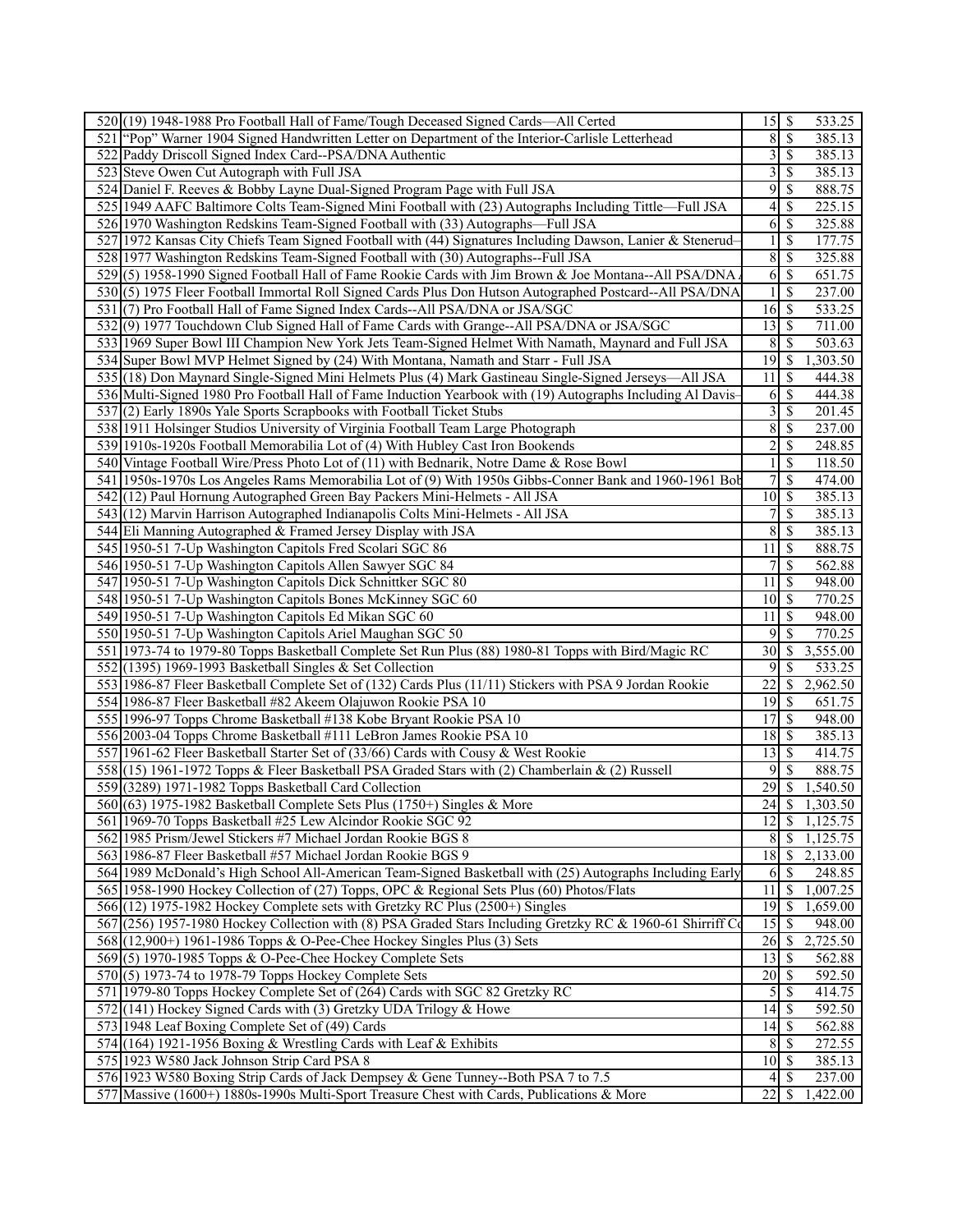| 578 Late 1800s Oversized Chesapeake Cabinet Photo in Period Frame                                                                                         | 3                  | \$<br>142.20                                       |
|-----------------------------------------------------------------------------------------------------------------------------------------------------------|--------------------|----------------------------------------------------|
| 579 Limited Edition 1912 Book "The Royal & Ancient Game of Golf"                                                                                          | 11                 | <sup>S</sup><br>651.75                             |
| 580 Vintage Golf Autograph & Photo Lot of (14) with (2) Arnold Palmer Signed 8x10 Photos                                                                  | $\overline{2}$     | \$<br>248.85                                       |
| 581 (13) 1981 Donruss Golf Wax Boxes Plus (3) Sets                                                                                                        | $1\overline{7}$    | 1,303.50<br>S                                      |
| 582 Willie Mosconi Signed Set of (16) Pool Balls                                                                                                          | 3                  | 533.25<br>\$                                       |
| 583 (1850+) 1909-Modern Multi-Sport Singles Treasure Chest with (65) Graded                                                                               | 13                 | \$<br>711.00                                       |
| 584 (312) 1948-1990s Multi-Sport Singles with Many Stars Including Bird/Magic & Schmidt Rookies                                                           | 18                 | S<br>1,007.25                                      |
| 585 1950s-1990s Multi-Sport Oddball Collection with (52) Complete/Near Sets Plus (582) Singles                                                            | 17                 | S<br>948.00                                        |
| 586 (5100+) 1958-Modern Multi-Sport Singles & Sets Collection with (41) Graded                                                                            | 18                 | $\mathcal{S}$<br>770.25                            |
| 587 (31) 1958-1998 Football & Basketball Graded Cards with Brown & Alcindor Rookies                                                                       | 13                 | -S<br>1,540.50                                     |
| 588(7) 1955-1970 Topps Baseball & Football Hall of Famers/Stars with Killebrew & Ryan Rookies--All SGC G                                                  | 4                  | \$<br>474.00                                       |
| 589 1968 Milton Bradley Win-A-Card Game with (82) Cards Including Ryan RC & Namath                                                                        | 5                  | \$<br>888.75                                       |
| 590 (4) 1972-1984 Multi-Sport Complete/Near Sets Plus (21) 1972-1990 Star Rookies with Bird/Magic                                                         | 14                 | \$<br>770.25                                       |
| 591 (14) 1976-1988 Baseball & Football Complete Sets                                                                                                      | 11                 | 711.00<br>\$                                       |
| 592 (252) 1977-1991 Multi-Sport Police Set Hoard                                                                                                          | 7                  | <sup>\$</sup><br>474.00                            |
| 593 (4000+) Mostly 1980s-Modern Multi-Sport Star Cards                                                                                                    | 21                 | 829.50<br>S                                        |
|                                                                                                                                                           |                    |                                                    |
| 594 (9000+) 1980-1989 Multi-Sport Hall of Famers/Star Card Collection                                                                                     | 14                 | 474.00<br>\$                                       |
| 595 (4) 1948-1970 Boxing & Basketball Legends SGC Graded Cards with Alcindor RC & Louis                                                                   | 8                  | <sup>\$</sup><br>444.38                            |
| 596 (11) 1948-49 Exhibit Sports Champions with Mikan                                                                                                      | 7                  | <sup>\$</sup><br>385.13                            |
| 597(3) 1968-1987 BVG Graded Rookie Legends with Jordan, Ripken & Ryan                                                                                     | 13                 | S<br>1,007.25                                      |
| 598 (12) 1971 Mattel Instant Replay Unopened Packs & Sport Sets                                                                                           | 25                 | 1,896.00<br>-\$                                    |
| 599 1900s-50s Sports Themed Sheet Music Lot of (30) with (7) Babe Ruth                                                                                    | 17                 | <sup>\$</sup><br>711.00                            |
| 600 1940s-1960s Baltimore Orioles and Colts Pennant Lot of (8) with "Extremely Rare" 1947-1950 AAFC Colts                                                 | 12                 | \$<br>385.13                                       |
| 601 1940s-2000s Multi-Sport Pocket Schedule Lot of (500+) With Baltimore/Washington, D.C. Emphasis                                                        | 18                 | \$<br>355.50                                       |
| 602 (35) 1956-1975 Multi-Sport Press/Wire Photos with Chamberlain, Russell, Unitas                                                                        | $\overline{c}$     | <sup>\$</sup><br>130.35                            |
| 603(5) 1945-1954 Baltimore Area Sports Contracts with Minor League Orioles, Elite Giants & Bullets                                                        | 3                  | <sup>\$</sup><br>201.45                            |
| 604 Baltimore Orioles and Baltimore Colts Multi-Signed Helmets - Both Full JSA                                                                            | 25                 | $\boldsymbol{\mathsf{S}}$<br>1,185.00              |
| 605 (5) Autographed Hardcover Books With Hodges, Mays and Unitas - All JSA                                                                                | 6                  | -S<br>444.38                                       |
| 606 Baseball and Football HOFer Lot of (7) Autographed Photos/Flats with J. DiMaggio & Halas--All Certified                                               | 5                  | 248.85<br><sup>\$</sup>                            |
| 607 (12) Multi-Sport Signed Books with (2) Mantle<br>608 Multi-Sport Signed Photo Lot of (14) With (2) Schmidt, (3) Bird and H. Richard/Hull - All Certed | 6<br>14            | $\boldsymbol{\mathsf{S}}$<br>562.88<br>651.75<br>S |
| 609 Multi-Sport Signed Flats Collection of (16) With Chamberlain, Mantle and LaMotta - All Certed                                                         | 23                 | 1,007.25<br><sup>\$</sup>                          |
| 610 (24) Multi/Non-Sports Signed Cuts & Flats with Many Hall of Fame Legends                                                                              | 9                  | \$<br>414.75                                       |
| 611 Multi-Sport Autographed Hardcover Book Lot of (26) With R. Jackson, Kuhn, Butkus and Sayers - All JSA                                                 | 7                  | \$<br>503.63                                       |
| $612(36)$ Multi-Sport Autographed Items with Bird & West Displays                                                                                         | 9                  | \$<br>592.50                                       |
| 613 Multi-Sport Autographed Book Lot of (53) With Flood - All JSA Certed                                                                                  | 9                  | \$<br>1,066.50                                     |
| 614 (58) Baseball & Football Hall of Famer & Star Autographed Flats with Grove, Halas, Nagurski & Stengel                                                 | 20                 | 1,422.00<br>S                                      |
| 615 1950-1966 Non-Sport Singles & Set Collection of (1219) Cards                                                                                          | 16                 | 1,303.50<br>-S                                     |
| 616(51) 1977-78 Topps Star Wars Series 1-5 & Wonder Bread Sets Plus (2500+) Singles and More                                                              | 34                 | $\mathbb{S}$<br>4,740.00                           |
| 617(36) 1975-1984 Non-Sport Wax Boxes Plus (135) Sets and More                                                                                            | 21                 | S<br>1,659.00                                      |
| $618(51)$ 1976-1983 Non-Sport Television Show Wax Boxes Plus (89) Sets & Much More                                                                        | 16                 | $\sqrt{S}$<br>2,251.50                             |
| 619 1977-1985 Non-Sport Movie Card Hoard with (93) Wax Boxes, (174) Sets & More                                                                           | 22                 | \$<br>2,133.00                                     |
| 620 (25) 1980-1983 Topps Empire Strikes Back & Return of the Jedi Wax Boxes Plus (86) Sets and More                                                       | 19                 | \$<br>2,251.50                                     |
| 621 (246) 1932-1942 Non-Sport Shoebox Collection with Several Types                                                                                       | 17                 | $\mathbf{\$}$<br>948.00                            |
| 622 1950-51 Topps Freedom's War Complete Set of (203) Cards                                                                                               | 10                 | 651.75<br>-\$                                      |
| 623 (410) 1932-1960s Non-Sport Treasure Chest Plus (11) Souvenir Pennants                                                                                 | 13                 | \$<br>444.38                                       |
| 624 (67) 1971-1985 Non-Sport Complete Sets Plus (220) Mostly Different 1960s-1990s Wrappers                                                               | 16                 | 651.75<br>-\$                                      |
| 625 1976 Donruss Space: 1999 & 1978 Topps Battlestar Galactica Wax, Sets & Singles Collection                                                             | 8                  | 503.63<br>\$                                       |
| 626 1977 Topps Star Wars Series 1 Unopened Wax Box                                                                                                        | 16                 | 1,066.50<br>\$                                     |
| 627(5) 1977 Topps Star Wars Series 3-5 Unopened Wax Boxes                                                                                                 | 21                 | 1,540.50<br><sup>\$</sup>                          |
| 628 1977-1978 Topps Charlie's Angels Hoard with (24) Wax Boxes and (23) Sets                                                                              | 21                 | \$<br>2,844.00                                     |
| 629 1978 Donruss Kiss Hoard with (5) Wax Boxes $\&$ (21) Sets                                                                                             | 22                 | 1,185.00<br>\$                                     |
| 630 1798 Draped Bust \$1 "Large Eagle" Variety Early U.S. Silver Dollar--NGC Graded VF30                                                                  |                    | \$<br>2,370.00                                     |
| 631 1806 Draped Bust "Pointed 6, No Stem" Variety Half-Dollar Coin--NGC Graded AU53                                                                       |                    | 3,910.50<br>S                                      |
| 632 1874 Seated Liberty Proof Half-Dollar "With Arrows"--PCGS Graded PR64                                                                                 | 2                  | 3,614.25<br>\$                                     |
| 633 1884 Seated Liberty Dime--NGC Graded MS67                                                                                                             |                    | 2,370.00<br>\$                                     |
| 634 1894 Proof Barber Dime--PCGS Graded PR66                                                                                                              | $\mathbf{1}$       | <sup>\$</sup><br>1,422.00                          |
| 635 Lot of (2) High End Slabbed Coins with 1911 Proof Liberty Nickel & 1884-CC GSA Morgan Dollar                                                          | $1 \, \vert \,$ \$ | 1,422.00                                           |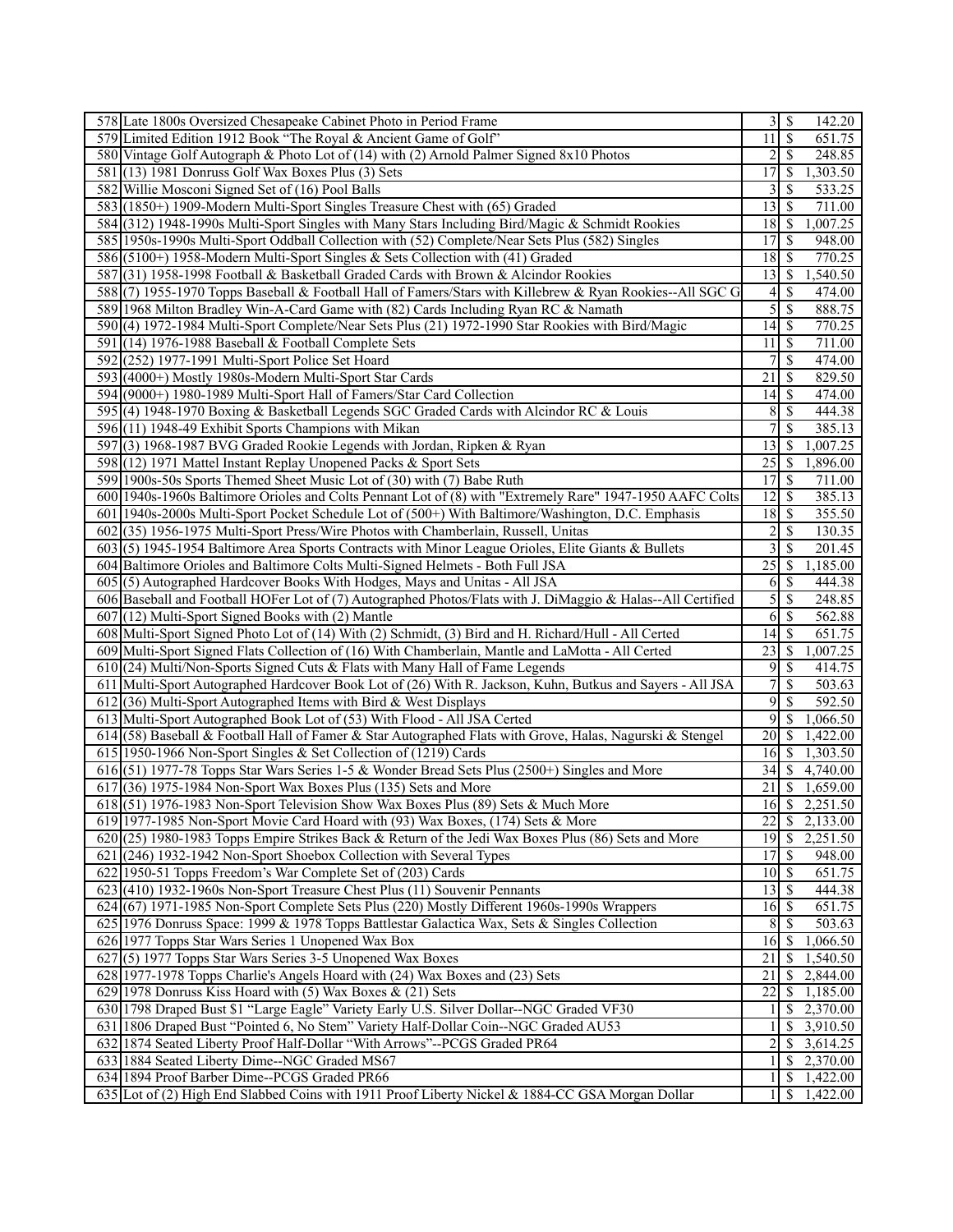| 636 (33) 1878-1925 Morgan & Peace U.S. Silver Dollars with 1882-CC Morgan                                                             |                  | 15 \$ 1,066.50                                                             |  |
|---------------------------------------------------------------------------------------------------------------------------------------|------------------|----------------------------------------------------------------------------|--|
| 637 (76) 1800-1945 U.S. Type Coin Treasure Chest with 1800 Draped Bust Half-Cent & (2) 1823 Capped Bust H                             | 8                | $\overline{\mathcal{S}}$<br>385.13                                         |  |
| 638 Walking Liberty, Franklin & Kennedy Silver Half-Dollar Lot of (70)                                                                | 12               | $\overline{\mathcal{S}}$<br>592.50                                         |  |
| 639 Lot of (10) 1964 Kennedy Silver Half-Dollar Original U.S. Mint \$10 "Shotgun" Rolls                                               | 13               | \$<br>2,014.50                                                             |  |
| 640 1964 Kennedy Silver Half-Dollar BU Bank Roll Lot of (10)                                                                          | 12               | 1,777.50<br>\$                                                             |  |
| 641 1781-2011 U.S. & Foreign Coin Treasure Chest with Many Silver Pieces                                                              | 9                | \$<br>414.75                                                               |  |
| 642 1860 Abraham Lincoln "Beardless" Silk Campaign Ribbon                                                                             | 12               | \$<br>1,007.25                                                             |  |
| 643 (3) 1896 William McKinley Campaign Pins                                                                                           | 6                | $\mathbb{S}$<br>355.50                                                     |  |
| 644 (2) Teddy Roosevelt Campaign Pins with 1912 Progressive Party Press Pin & 1898 "Rough Rider" Governor                             |                  | \$<br>237.00                                                               |  |
| 645 Robert Berks 1963 JFK 1st Edition "Inaugural Head" Sculpture                                                                      | 1                | \$<br>888.75                                                               |  |
| 646 1960s JFK Publication & Campaign Memorabilia Collection with 1st Editions                                                         | $\overline{7}$   | \$<br>325.88                                                               |  |
| 647 Multi-Signed POTUS 8x10 Photo with Carter, Ford, Nixon & Reagan--Full JSA                                                         | $\overline{15}$  | $\mathbb{S}$<br>1,125.75                                                   |  |
| 648 Richard Nixon and Ronald Reagan Signed Hardcover Autobiographies - Both Full JSA                                                  | 10               | \$<br>592.50                                                               |  |
| $649(3)$ U.S. President Signed 8x10 Photos with Nixon & (2) Multi-Signed--All Certified                                               | 19               | $\sqrt{3}$<br>651.75                                                       |  |
| 650 Presidential Autographed Hardcover Book Lot of (5) With Carter, Ford and Nixon - All JSA                                          | $\overline{4}$   | \$<br>272.55                                                               |  |
| 651 Ist Lady and Business Tycoon Autograph Lot of (5) with A. Carnegie & (2) E. Roosevelt--All Certified                              | 17               | \$<br>592.50                                                               |  |
| 652 (320+) Early 1900s Cigar Bands and Labels Collection with Gettysburg Commanders, U.S. Presidents & For                            |                  | \$<br>237.00                                                               |  |
|                                                                                                                                       | 22               | \$<br>592.50                                                               |  |
| 653 1910s-30s Zeppelin Airship Collection of (20) with Hugo Eckener Signed PC with Full JSA                                           |                  |                                                                            |  |
| 654 1900s-30s Collection of (17) OZ Books with (13/14) Baum Titles and (4) Plumly-Thompson Titles                                     | 6                | \$<br>260.70                                                               |  |
| 655 Glen Miller Signed 5x8 Black & White Photograph--Full JSA                                                                         | 6                | $\mathbb{S}$<br>177.75                                                     |  |
| $656$ (13) J. Edgar Hoover Signed Letters & Cards with JSA                                                                            | 19               | \$<br>592.50                                                               |  |
| 657(9) NASA Astronaut Signed Flats with Glenn--All Certed                                                                             | 4                | \$<br>165.90                                                               |  |
| 658 (18) 1956 Recruit Little Cigars High-Grade Packs                                                                                  | 6                | \$<br>213.30                                                               |  |
| 659 Boris Karloff Signed Dual Photo Display--Full JSA                                                                                 | $\overline{7}$   | \$<br>355.50                                                               |  |
| 660 (5) Entertainers Cut Signatures With Tom Mix and Stan Laurel - All Certed                                                         | 11               | \$<br>325.88                                                               |  |
| 661 Entertainers Signed Photo Lot of (18) With Shatner, Heston and G. Miller - All Certed                                             | 14               | $\mathbb{S}$<br>651.75                                                     |  |
| 662 1964-65 Beatles Movie Poster Lot of (2): "Hard Days Night" & "Help!"                                                              | 22               | \$<br>1,125.75                                                             |  |
| 663 The Beatles Yellow Submarine Lot of (22) Items Including Original 1968 Three-Sheet Movie Poster                                   | 15               | 1,125.75<br>S                                                              |  |
| 664 1963-80 Beatles Treasure Chest Collection of (45) Items Including (27) Posters                                                    | 12               | \$<br>1,007.25                                                             |  |
| 665 John Wayne Statue & Original Rio Lobo Film Poster                                                                                 | 2                | \$<br>130.35                                                               |  |
| 666 Star Trek Next Generation Cast-Signed 11x14 Photograph with (7) Autographs—Full JSA                                               | 16               | <sup>\$</sup><br>474.00                                                    |  |
| 667 Pat Sajak & Vanna White Dual-Signed Wheel of Fortune Game Piece with Full JSA                                                     | 9                | \$<br>225.15                                                               |  |
| 668 (172) Gold/Silver/Bronze Age Comic Book Treasure Chest with J. Robinson #3 & (11) Key Marvel #1 Issue                             | 9                | \$<br>414.75                                                               |  |
| 669 Captain America & Daredevil Silver/Bronze Age Comic Book Partial Runs with Many Keys                                              | 4                | \$<br>284.40                                                               |  |
| 670 1960s-90s Amazing Spider-Man Partial Run of $(221)$ with Many Early & Key Issues                                                  | 9                | \$<br>948.00                                                               |  |
| 671 Investment Lot of (11) Silver/Bronze Age Superhero Key Issue Comic Books with Green Lantern #76                                   | 12               | \$<br>1,540.50                                                             |  |
| 672 Bronze/Copper Age 1st Issue Superhero Comic Book Lot of (44) with Defenders & Ghost Rider                                         |                  |                                                                            |  |
|                                                                                                                                       |                  | <sup>\$</sup>                                                              |  |
|                                                                                                                                       | 5                | 177.75                                                                     |  |
| 673 1967-78 Daredevil Comic Book Partial Run of (103) Between Numbers 26-156                                                          | $\overline{c}$   | \$<br>142.20                                                               |  |
| 674 Silver and Bronze Age Collection of (109) Batman & Superman Related Comic Books                                                   | $\mathfrak s$    | \$<br>414.75                                                               |  |
| 675 1960s-90s Fantastic Four Comic Book Partial Run of (181) All Different Issues                                                     | 3                | \$<br>142.20                                                               |  |
| 676 1960s-80s Assorted Superman Related & Teen Titans Comic Book Treasure Chest of (230)                                              | $\overline{2}$   | $\mathcal{S}$<br>189.60                                                    |  |
| 677 Detective Comics Silver/Bronze/Copper Age Partial Run of (164)                                                                    |                  | $5 \overline{\smash{)}\,}$<br>325.88                                       |  |
| 678 1960s-80s The Avengers Comic Book Partial Run of (156) Different Issues                                                           | 13               | $\overline{\mathcal{S}}$<br>503.63                                         |  |
| 679 Marvel Superhero Comic Book Partial Runs with Defenders, Hulk, Iron Man, Luke Cage & Moon Knight                                  | $7\vert$         | $\overline{\$}$<br>355.50                                                  |  |
| 680 1960s-90s Spider-Man Related Comic Book Treasure Chest with Marvel Tales & Spectacular Spider-Man Pa                              | 1                | \$<br>177.75                                                               |  |
| 681 1960s-80s the Brave and the Bold Comic Book Partial Run + Assorted DC Titles                                                      | $\boldsymbol{7}$ | \$<br>296.25                                                               |  |
| 682 The Flash, Green Lantern & Justice League of America Silver/Bronze Age Comic Book Partial Runs                                    | 6                | \$<br>272.55                                                               |  |
| 683 1960s-90s Marvel Superhero Comic Book Balance of Collection Lot of (587)                                                          | 2                | \$<br>325.88                                                               |  |
| 684 Batman Silver/Bronze Age Comic Book Partial Run of (210)                                                                          | 11               | $\mathbb{S}$<br>711.00                                                     |  |
| 685 Bronze Age Comic Book Superhero Treasure Chest Lot of (562)                                                                       |                  | <sup>\$</sup><br>237.00                                                    |  |
| 686 1911 World Series Game 4 Ticket Stub Mathewson vs. Bender—PSA Authentic                                                           | 2                | \$<br>1,540.50                                                             |  |
| 687 8/1/1913 Cleveland Naps at Boston Red Sox Ticket Stub with Joe Jackson Stats-SGC Authentic                                        | 1                | <sup>\$</sup><br>592.50                                                    |  |
| 688 1918 World Series Game 3 Ticket Stub PSA 3                                                                                        | 4                | \$<br>2,488.50                                                             |  |
| 689 6/17/36 Cleveland Indians vs. New York Yankees Program & PSA Graded Ticket Stub with Gehrig's 393rd H                             | $\overline{0}$   | $\mathbb{S}$                                                               |  |
| 690 1935 World Series Game 3 Full Ticket PSA 3                                                                                        | 1 <sup>1</sup>   | $\mathbb{S}$<br>592.50                                                     |  |
| 691 1948 World Series Game 2 Full Ticket PSA 4--Highest Graded                                                                        |                  | \$<br>474.00                                                               |  |
| 692 1955 World Series Game 6 Full Ticket PSA 2 (mk)<br>693 1957 World Series Game 3 Graded Full Ticket with Mantle HR Notation--PSA 2 |                  | $0 \mid \text{\$}$<br>$\overline{\phantom{a}}$<br>$0 \overline{\smash{3}}$ |  |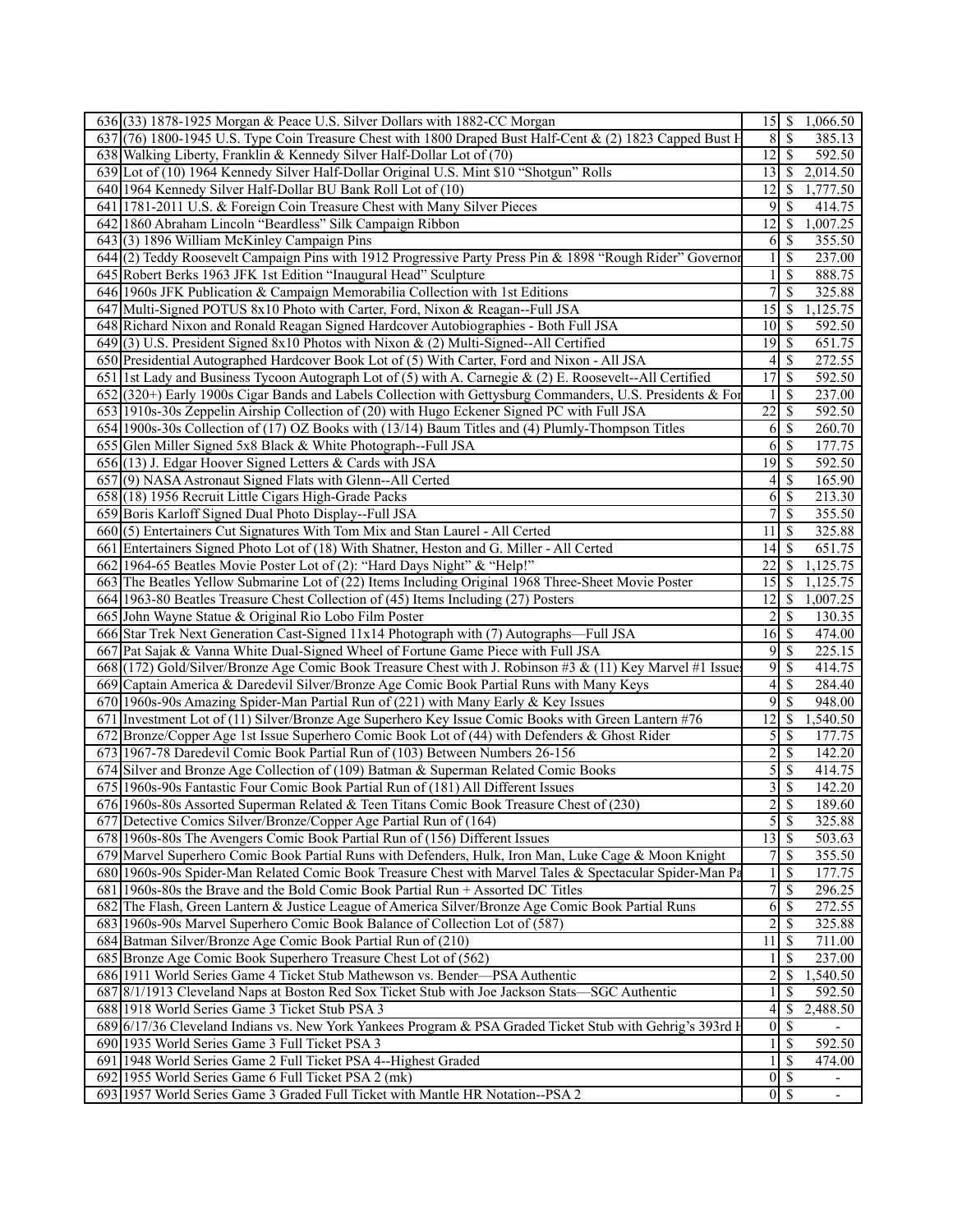| 694 1964 World Series Game 5 Full Ticket PSA Graded VG-EX 4                                                | 1                | $\overline{\mathcal{S}}$<br>118.50        |
|------------------------------------------------------------------------------------------------------------|------------------|-------------------------------------------|
| 695 Pete Rose 4,192nd Hit Game PSA Graded Full Ticket with Game Notes & (3) Autographs                     | $\overline{0}$   | $\mathcal{S}$                             |
| 696 September 2, 1986 Chicago Cubs Greg Maddux Debut Full Ticket-PSA 5                                     | 3                | <sup>\$</sup><br>533.25                   |
| 697 1988 World Series Game One Full Ticket PSA 3-Kirk Gibson Walk-Off Home Run                             |                  | <sup>\$</sup><br>474.00                   |
| 698(4) Different 1909-11 T206 White Border Ty Cobb SGC Graded Cards                                        | 13               | 2,962.50<br>S                             |
| 699 1911 T206 White Borders American Beauty 460 Subjects Hugh Duffy SGC 30                                 | $\overline{0}$   | \$<br>$\overline{\phantom{a}}$            |
| 700 $(7)$ 1912 T202 Hassan Triple Folders with Johnson & Mathewson                                         | 7                | <sup>\$</sup><br>562.88                   |
| 701 (3) 1909-11 E90-1 American Caramel Shortprints of Graham, Karger & Sweeney                             | 5                | <sup>\$</sup><br>355.50                   |
| 702 1911-1912 W601 Sporting Life Team Composites New York Giants                                           | 8                | $\mathcal{S}$<br>770.25                   |
| 703 1933 Goudey Baseball #144 Babe Ruth SGC 40                                                             | 18               | \$<br>2,370.00                            |
| 704 1934 Goudey Baseball #37 Lou Gehrig SGC 20                                                             | 8                | S<br>503.63                               |
| 705 (2) 1933-1936 Goudey & Diamond Stars Tony Lazzeri SGC 55-70 Graded Singles                             | 5                | \$<br>213.30                              |
|                                                                                                            | 8                | $\mathcal{S}$<br>651.75                   |
| 706 1952 Bowman Baseball #101 Mickey Mantle SGC 45                                                         |                  |                                           |
| 707 1952 Berk Ross Mickey Mantle SGC 35                                                                    | 10               | 414.75<br>-\$                             |
| 708(3) 1953-1955 Bowman Baseball Mickey Mantle SGC Graded Cards                                            | 8                | 592.50<br>$\mathcal{S}$                   |
| 709 (600) 1950-1955 Bowman Baseball Singles                                                                | 6                | $\mathcal{S}$<br>948.00                   |
| 710 (478) 1954-1961 Topps & Bowman Baseball and Football Shoebox Collection with Mantle, Mays & William    | 15               | $\mathcal{S}$<br>1,125.75                 |
| 711 1960 Topps Baseball #251 Bobby Malkmus SGC 98 Gem Mint--Pop 1                                          | 6                | \$<br>177.75                              |
| 712 1961 Bazooka Panel with Roger Maris--SGC 96                                                            | 6                | 444.38<br>$\mathcal{S}$                   |
| 713(489) 1948-1971 Baseball Shoebox Collection with Stars                                                  | 7                | <sup>\$</sup><br>503.63                   |
| 714 (173) 1975 Topps Baseball SGC 88-96 Graded Cards                                                       | 5                | \$<br>592.50                              |
| 715 (26,000+) 1978 Topps Baseball Singles Hoard with (20) Murray RC                                        | 29               | 2,962.50<br><sup>\$</sup>                 |
| $716(7)$ 1976-1987 Topps Baseball Complete Sets                                                            | 9                | <sup>\$</sup><br>385.13                   |
| 717 (18) 1980 Topps Baseball Vending Boxes                                                                 | 29               | 4,740.00<br>\$                            |
| 718 (2) 1985 Topps Baseball Vending Cases                                                                  | 13               | 1,896.00<br>-S                            |
| 719 (56) 1983-1987 Topps Baseball Vending Boxes                                                            | 17               | 888.75<br>$\mathcal{S}$                   |
| (4) 2013 Topps Baseball Hobby Unopened Boxes<br>720                                                        | 11               | \$<br>296.25                              |
| 721 1926 M101-7 Sporting News Supplement Babe Ruth                                                         | 12               | 385.13<br>\$                              |
| 722<br>$(21)$ 1981-1994 Rochester Red Wings Team Sets with $(2)$ Ripken Jr.                                | $\overline{25}$  | $\mathcal{S}$<br>770.25                   |
| 723 1966 Donruss Marvel Super Heroes Complete Set of (66) Cards                                            | 9                | $\boldsymbol{\mathsf{S}}$<br>248.85       |
| 724 1880s-1950s Equipment/Packaging Lot of Reach & Spalding Empty Ball Cases/Boxes and Early Indoor/Out    |                  | \$<br>296.25                              |
| 725(5) 1958-1963 Hartland Statues Including Mantle, Mays & Ruth                                            | 5                | $\overline{\mathcal{S}}$<br>414.75        |
| 726 1975 Aberdeen Youth Baseball Program With Cal and Billy Ripken - Likely the Earliest-Known Ripken Coll | $\overline{0}$   | $\mathcal{S}$<br>$\overline{\phantom{a}}$ |
| 727 Andre Dawson Florida Marlins Equipment Bag                                                             | $\boldsymbol{0}$ | S<br>$\overline{\phantom{a}}$             |
| 728 2012 Chicago Cubs Game-Issued Alternate Jersey Lot of (4) With G. Soto                                 | $\overline{0}$   | $\mathcal{S}$                             |
| 729 2012 Game-Issued American League Jersey Lot of (4) - Including Baines                                  | $\theta$         | $\mathcal{S}$                             |
| 730 1892 Harry Wright Signed Handwritten Ledger Sheet with Full JSA                                        | 19               | 2,014.50<br><sup>\$</sup>                 |
| 731 Babe Ruth Single-Signed "Harwood" Baseball With Full JSA                                               | 14               | 3,258.75<br>$\mathbb{S}$                  |
| Late 1920s Multi-Signed OAL Barnard Baseball with Ruth & Gehrig-Full JSA<br>732                            |                  | <sup>\$</sup><br>1,540.50                 |
| 733 Babe Ruth Signed First-Edition 1948 Hardcover Copy of "The Babe Ruth Story" - Full JSA                 | 19               | \$<br>5,036.25                            |
| 734 1962 World Champion New York Yankees Team-Signed OAL Baseball with (32) Autographs—Full JSA            | $\overline{c}$   | $\mathcal{S}$<br>503.63                   |
| 735 1963 New York Mets Team-Signed Baseball with Casey Stengel--Full JSA                                   | 1                | $\mathcal{S}$<br>592.50                   |
| 736 1939 & 1940 Georgetown Team-Signed Reach Baseballs in Original Boxes--Both with Joe Judge              |                  | $\overline{\mathcal{S}}$<br>177.75        |
| 737(2) Multi-Signed New York Yankees Baseballs with Mantle—Individual Full JSA                             | 14               | $\sqrt{S}$<br>888.75                      |
| 738 1956-1981 Baltimore Orioles Team-Signed Baseball Lot of (8) With Many Hall of Famers and Rare Signatur | $10 \mid$ \$     | 562.88                                    |
| 739 (90) Single-Signed Baseballs with Inscriptions Including (28) Hall of Famers with Puckett              | 14               | 1,896.00<br>-S                            |
| 740 Single-Signed HOFer Baseball Lot of (28) With DiMaggio, Mathews and Terry - All JSA                    | 18               | -S<br>1,303.50                            |
| 741 (39) Baseball Hall of Fame Single-Signed Balls with DiMaggio-All Different                             | 23               | 1,896.00<br>-S                            |
| 742 (42) Single-Signed HOFer Baseballs With DiMaggio, Gomez and T. Williams - All JSA                      | 20               | 2,014.50<br>-\$                           |
| 743(46) Single-Signed and Inscribed Baseball Lot With Many HOFers                                          | 16               | 1,125.75<br>-\$                           |
| 744 (53) Single-Signed Baseballs with (11) Hall of Famers                                                  | 24               | \$<br>1,007.25                            |
| 745 Jackie Hernandez Signed and Worn Apparel Lot With 1972 Blazer and (2) Pirates Reunion Ensembles        | $\overline{0}$   | \$                                        |
| 746 Miguel Cabrera Autographed Lot of (2) With Pro Model Bat and Ball                                      | 4                | \$<br>444.38                              |
| 747 Hanley Ramirez Autograph Lot of (43) With 2009 Signed Game-Worn Marlins Jersey                         | $\boldsymbol{0}$ | $\mathcal{S}$                             |
| 748 Adam Jones Autograph Lot of (32) With (12) Baseballs and (20) Photographs - All Certed                 | 3                | \$<br>533.25                              |
| 749 Carlos Santana 2012 Signed Game-Used Lot of (9) With Bat and Catcher's Equipment                       | 4                | \$<br>562.88                              |
|                                                                                                            | $0 \mid$ \$      |                                           |
| 750 Alex Gordon, Anibal Sanchez and Mike Lowell Autograph Lot of (39) With Photos and Baseballs            |                  | $\overline{\phantom{a}}$                  |
| 751 1981 UCLA Jackie Robinson Stadium Dedication Program Signed By (27) with Koufax & Lasorda              | 4                | $\mathcal{S}$<br>444.38                   |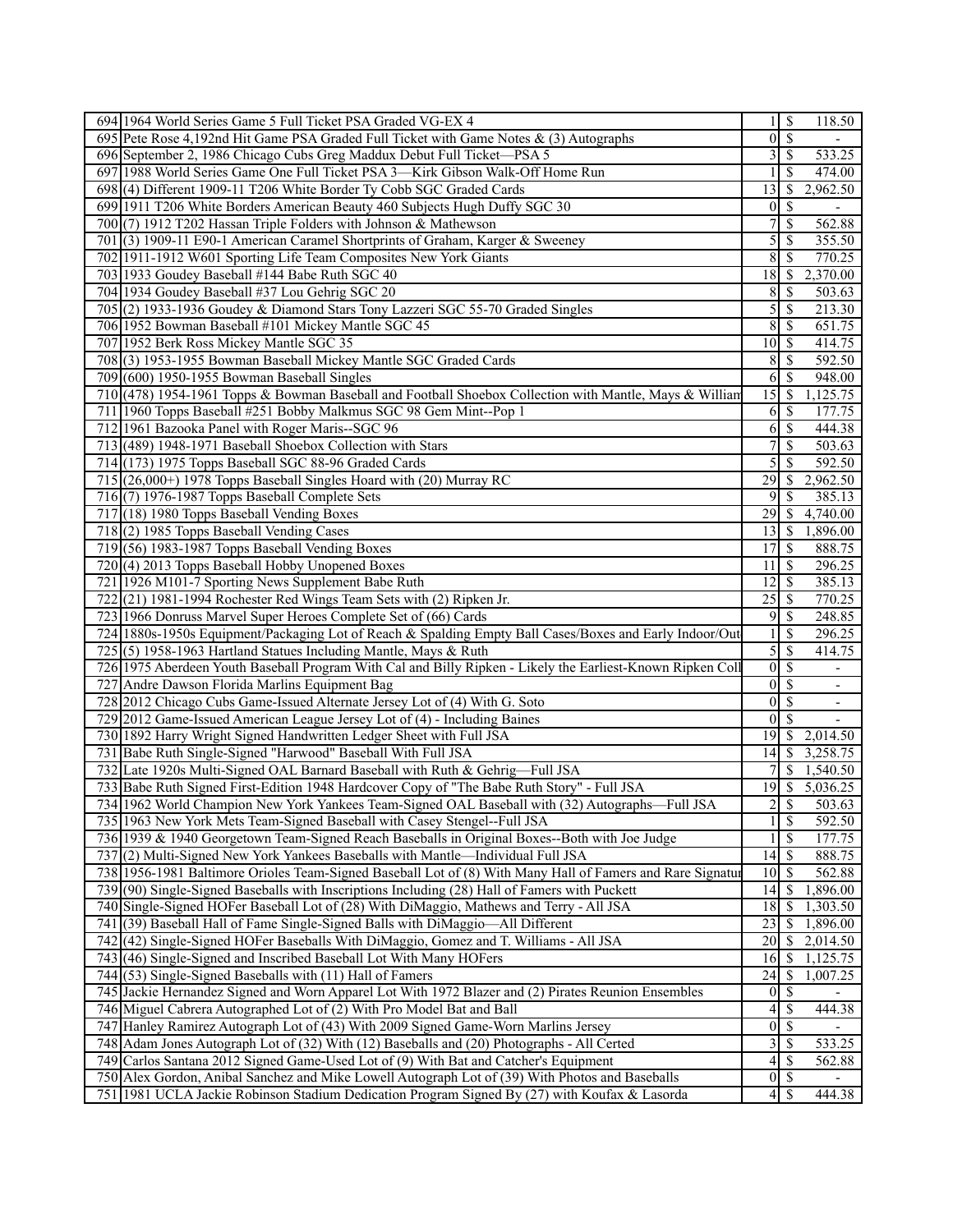| 752 (31) Phil Rizzuto Signed Cards                                                                        |                            | 474.00                                    |
|-----------------------------------------------------------------------------------------------------------|----------------------------|-------------------------------------------|
| 753 (361) 1959-Modern Multi-Sport Autographed Cards                                                       | 12                         | $\mathcal{S}$<br>444.38                   |
| 754 1920s-80s Multi-Sport Treasure Chest with (4) Player Endorsement Contracts Including HOFer Eppa Rixey | 15                         | 770.25<br>  S                             |
| 755 1890-1990 Multi-Sport Scorecard/Publication Lot of (66) with 1890 Reach Baseball Guide                | 12                         | 325.88<br>S                               |
| 756(3) 1930s Multi-Sport SGC Graded Cards with Didrikson, Hughes & Owens                                  | 2                          | \$<br>130.35                              |
| 757(4) 2013-14 Multi-Sport Hobby Unopened Boxes                                                           | 6                          | 177.75<br>-S                              |
| 758(31) Different 1948 Bowman Basketball Cards with (13) High Numbers                                     | 14                         | 1,066.50<br>S                             |
| 759 1976-77 Topps Basketball Unopened Wax Box of (24) Packs                                               | 17                         | 2,133.00<br>S                             |
| 760 Bill Russell Autograph Lot of (10) With Ball, Jersey, Banner and Photos                               | 7                          | $1,\overline{185.00}$<br>S                |
| 761 Autographed NBA Jersey Lot of (6) With Wade, Parker and Nowitzki                                      | $\mathbf{0}$               | \$                                        |
| 762 Autographed Hockey Lot of (17) With Bobby Hull and Red Horner - All Certed                            | 3                          | \$<br>414.75                              |
| 763 1984-85 O-Pee-Chee Hockey Unopened Wax Box (48 Packs)                                                 | 10                         | -\$<br>948.00                             |
|                                                                                                           | $\mathbf{0}$               | <sup>\$</sup>                             |
| 764 1812 Henry Callender Esq. Mezzotint Engraving Proof by W. Ward                                        |                            |                                           |
| 765 Balfour Pinehurst CC "Putter Boy" Sundial Statue                                                      | 11                         | 474.00<br>\$                              |
| 766 Sports Reporter Furman Bisher Hoard of Press Credentials and Golf Memorabilia                         | 13                         | 888.75<br><sup>\$</sup>                   |
| 767 1946 U.S. Open Championship Golf Program and Pass                                                     | 7                          | \$<br>503.63                              |
| 768 June 30, 2007 Evander Holyfield vs. Lou Savarese Fight-Worn Ensemble with Gloves, Robe, Shoes & Trunk | 15                         | 5,332.50<br>\$                            |
| 769 1900s-1990s Boxing & Wrestling Shoebox Collection of (1,000+) with Cassius Clay RC                    | 13                         | 1,777.50<br>\$                            |
| 770 1955 Topps All-American Football Near Set of (80/100) Cards with (3) Graded                           | 7                          | \$<br>711.00                              |
| 771 (646) 1954-1979 Topps & Bowman Football Singles with Stars                                            | 7                          | \$<br>474.00                              |
| 772 1970-1975 Topps Football Near Set Run                                                                 | 8                          | \$<br>503.63                              |
| 773 1983 USFL Championship Game Full Ticket--PSA 8                                                        | 4                          | <sup>\$</sup><br>296.25                   |
| 774 Dan Marino and Johnny Manziel Autographed Lot of (4) - All JSA                                        | $\mathbf{0}$               | \$                                        |
| 775 (4) 2013 Football Hobby Unopened Boxes                                                                | 8                          | $\boldsymbol{\mathsf{S}}$<br>225.15       |
| 776 Henry Dearborn Signed 1821 Stock Certificate--Full JSA                                                | 3                          | \$<br>414.75                              |
| 777 William McKinley Signed 1900 Presidential Military Appointment--Full JSA                              | 12                         | 888.75<br>\$                              |
| 778 Booker T. Washington Signed Typed Letter--Full JSA                                                    | 10                         | $\mathbf{\$}$<br>562.88                   |
| 779 Elvis Presley 1971 Signed Airline Boarding Pass--Full JSA                                             | 17                         | 1,896.00<br><sup>\$</sup>                 |
| 780(54) 1939-1950s Big Band & Movie Lobby Cards/Pictures Plus 1950s Hop-A-Long Cassidy Watch              |                            | S<br>118.50                               |
| 781 (775) 1963-1968 Non-Sports Singles with Batman, The Beatles, JFK & More                               | 14                         | \$<br>651.75                              |
| 782 1928 \$1,000 U.S. Federal Reserve Note Currency                                                       | 7                          | 1,896.00<br>S                             |
| 783 Series of 1934 \$1,000 U.S Federal Reserve Note Currency                                              | 6                          | 1,777.50<br>S                             |
| 784 Series of 1934 \$500 U.S. Federal Reserve Note                                                        | 5                          | <sup>\$</sup><br>829.50                   |
| 785(2) Series of 1934-A \$500 Federal Reserve Notes                                                       | 4                          | \$<br>1,540.50                            |
| 786 (2) Federal Reserve Notes with Series of 1934 \$1,000 & Series of 1934-A \$500                        | 6                          | \$<br>2,370.00                            |
| 787 1953 Playboy First Issue with Marilyn Monroe on Cover                                                 | 9                          | \$<br>829.50                              |
| 788 1941 Brooklyn Dodgers Team Issue Picture Pack Near Set (23/25) with Reese--Period Framing             |                            | <sup>\$</sup><br>118.50                   |
| 789 (46) Derek Jeter Authentic Game-Used Uniform BGS Graded Cards                                         | 15                         | $\mathbb{S}$<br>503.63                    |
| 790 1909-11 E90-1 American Caramel Hughie Jennings SGC 40                                                 |                            | <sup>\$</sup><br>118.50                   |
| 791 1912 Colgan's Chips Tin Tops Rube Marquard SGC 30                                                     | 14                         | \$<br>533.25                              |
| 792 2008 Topps Heritage Flashback Ernie Banks Certified Autograph #/25--PSA 10                            | $\overline{0}$             | <sup>\$</sup><br>$\overline{\phantom{a}}$ |
| 793 1951 Topps Connie Mack's All-Time All-Star Team Honus Wagner SGC 30                                   | $6 \overline{\smash{)}\,}$ | 177.75                                    |
| 794 1951 Wheaties Ted Williams Unfolded Box                                                               | 6                          | $\mathcal{S}$<br>177.75                   |
| 795(2) 2000s University of Notre Dame Game-Worn Baseball Jerseys                                          | 2                          | 130.35<br>$\mathbb{S}$                    |
| 796 1948 "Babe Ruth's Official Baseball Game" In Original Retail Box                                      | 3                          | \$<br>201.45                              |
|                                                                                                           |                            |                                           |
| 797 April 23, 1911 "Philadelphia Public Ledger" World Champion Athletics Pictorial Supplement             | 2                          | \$<br>130.35                              |
|                                                                                                           | 16                         | 770.25<br>$\boldsymbol{\mathsf{S}}$       |
| 798 1960s-1970s Washington Senators Memorabilia Lot With (2) Pennants and (5) Team-Issued Baseballs       |                            | 2,962.50<br>\$                            |
| 799 1951 Bowman Baseball #253 Mickey Mantle Rookie Card - SGC 50                                          | 14                         |                                           |
| 800 1939 Play Ball #26 Joe DiMaggio - SGC 60                                                              | 14                         | 592.50<br>\$                              |
| 801 1961 Post Cereal Baltimore Orioles Company Sheet with Estrada SP                                      | 8                          | $\mathcal{S}$<br>248.85                   |
| 802 1968 Topps Baseball: (28) #365 Brooks Robinson All-Star & (6) #530 Bird Belters/The Robinsons--Sharp  | 3                          | \$<br>142.20                              |
| 803 (25) 1946-1950 Remar Bread Oakland Oaks with Martin & Stengel                                         | 5                          | \$<br>106.65                              |
| 804 1940 Billy Southworth Jr. Minor League Release Notice                                                 |                            | \$<br>59.25                               |
| 805 1906 PC792 Baseball Embossed Postcard Set of (6) Cards                                                | 4                          | \$<br>130.35                              |
| 806 (1639) 1984 Topps Baseball Cal Ripken, Jim Palmer & Eddie Murray Cards                                | 18                         | - \$<br>296.25                            |
| 807 1969 Topps Deckle Edge Baseball Proof Near Set of (32/33) Cards                                       |                            | 711.00                                    |
| 808 1967 Topps Discs Boog Powell Proof<br>809 1931 Sun Pictures Babe Ruth Negative with Original Envelope | 5                          | -S<br>106.65<br>355.50                    |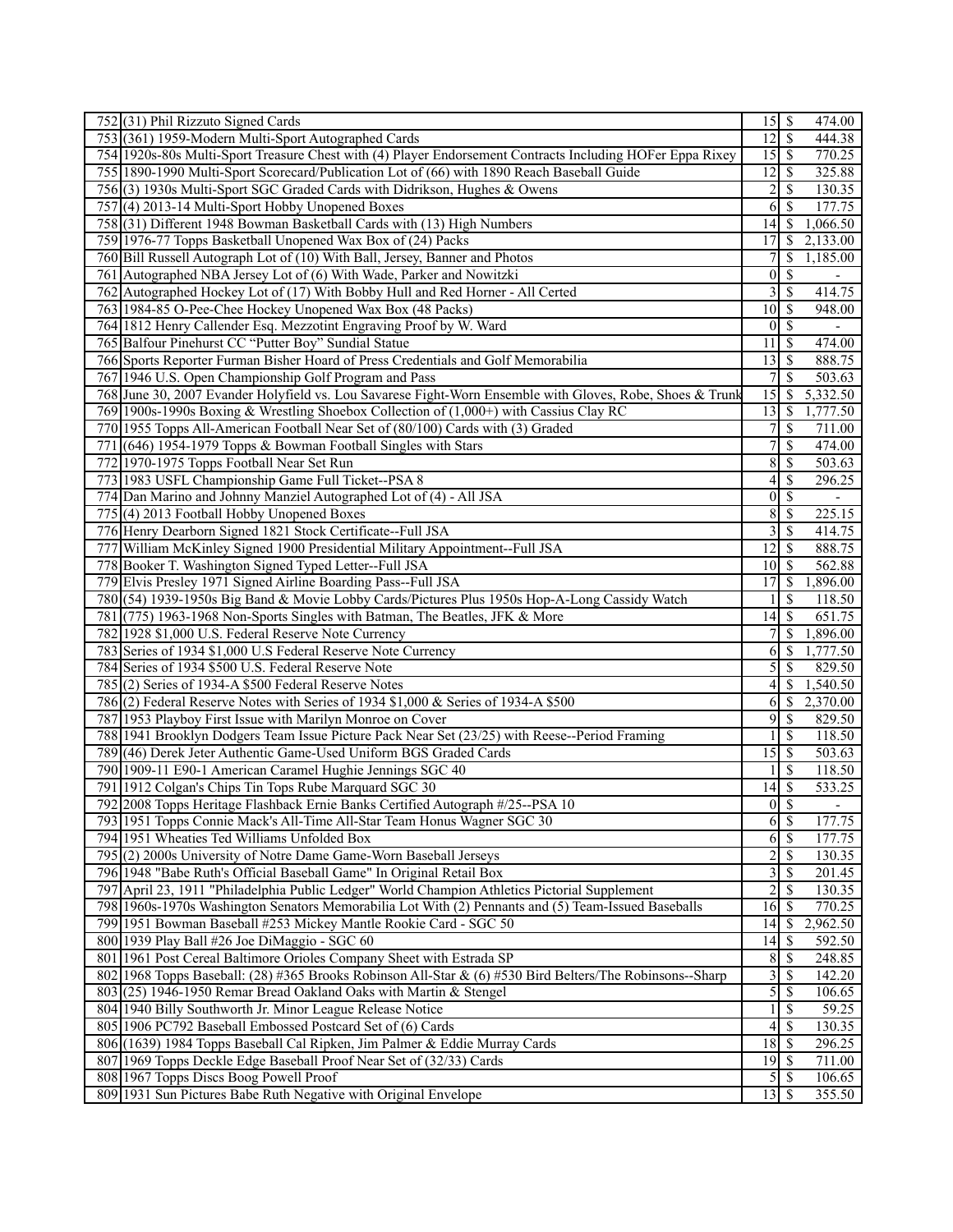| 810 1915 E106 American Caramel Chief Bender (Striped Hat)--SGC Authentic                                   | $\overline{4}$   | $\mathcal{S}$             | 165.90                   |
|------------------------------------------------------------------------------------------------------------|------------------|---------------------------|--------------------------|
| 811 1948-49 Leaf Baseball #1 Ted Williams                                                                  | 19               | $\overline{\mathcal{S}}$  | 385.13                   |
| 812(3) 1964 Topps Rookie All-Star Banquet Cards with One Signed                                            | 4                | \$                        | 94.80                    |
| 813 1949 Eureka Sportstamp National League Set of (200) Stamps in Original Album                           | 5                | <sup>\$</sup>             | 225.15                   |
| 814 1932 U.S. Caramel #5 Earl Combs SGC 30                                                                 | 8                | \$                        | 284.40                   |
| 815 1884 Lawson's Playing Cards Striker SGC 96                                                             | 4                | \$                        | 106.65                   |
| 816 1884 Lawson's Playing Cards Baseman 3--SGC 88                                                          | $\boldsymbol{0}$ | $\mathbb{S}$              |                          |
|                                                                                                            |                  | $\mathbb{S}$              | 106.65                   |
| 817 1884 Lawson's Playing Cards Baseman 1--SGC 96--None Better                                             | 4                |                           |                          |
| 818 1927 E126 American Caramel Series of 60 #57 Horace Ford PSA 3                                          | $\mathbf{0}$     | $\mathbb{S}$              |                          |
| 819 1921 E121 American Caramel Series of 80 Hughie Jennings PSA 4                                          | 2                | \$                        | 106.65                   |
| 820 1921 E121 American Caramel Series of 80 John McGraw PSA 3                                              | 4                | $\mathbb{S}$              | 106.65                   |
| 821 1970s Official Charles O. Finley Orange Baseball                                                       | 3                | \$                        | 142.20                   |
| 822 1959 & 1960 Los Angeles Dodgers Postcard Complete Sets                                                 | 7                | \$                        | 189.60                   |
| 823 Circa 1920s-1930s Buck Jordan Hutch Fielder's Glove                                                    | $\boldsymbol{0}$ | $\mathcal{S}$             |                          |
| 824 Circa 1940s Babe Ruth Tie Rack                                                                         |                  | \$                        | 237.00                   |
| 825 1909-11 T205 Gold Border & T206 White Border Hall of Famers: Huggins & McGraw--Both SGC Graded         |                  | \$                        | 118.50                   |
| 826 1909-11 T206 White Borders Ossie Schreck SGC 40--American Beauty 350 Subjects Framed Back              | 7                | \$                        | 201.45                   |
| 827 1909-11 T206 White Borders Paul Davidson SGC 45--American Beauty 350 Framed                            | 5                | \$                        | 225.15                   |
| 828 1909-11 T206 White Borders Owen Wilson SGC 45--American Beauty 350 Framed                              | 5                | \$                        | 225.15                   |
| 829 1909-11 T206 White Borders George McQuillian (with Bat) SGC 45--American Beauty 350 Unframed           | $\overline{4}$   | $\mathcal{S}$             | 225.15                   |
| 830 1973 Topps Baseball Partial Uncut Sheet of (90) Cards with (2) Schmidt Rookies                         | 10               | <sup>\$</sup>             | 414.75                   |
|                                                                                                            | 15               |                           | 1,007.25                 |
| 831 1971 Baltimore Orioles 20 Game Winners Signed 8x10 Photograph with PSA/DNA                             |                  | \$                        |                          |
| 832(4) 1950-1957 Topps & Bowman Signed Hall of Famers & Stars                                              |                  | \$                        | 118.50                   |
| 833 (12) Gaylord Perry Single-Signed Baseballs With "HOF 91" Inscriptions - All JSA                        | 8                | \$                        | 260.70                   |
| 834 (12) Paul Molitor Single-Signed Baseballs With "1993 W.S. MVP" Inscriptions - All JSA                  | 5                | $\boldsymbol{\mathsf{S}}$ | 414.75                   |
| 835 (12) Bill Buckner/Mookie Wilson Dual-Signed Baseballs - All JSA                                        | 6                | $\mathcal{S}$             | 444.38                   |
| 836 (12) Henry Urrutia Single-Signed Baseballs - All JSA                                                   | $\boldsymbol{0}$ | $\mathbb{S}$              | $\overline{\phantom{a}}$ |
| 837 (12) Bruce Sutter Single-Signed Baseballs - All JSA                                                    | 6                | \$                        | 296.25                   |
| 838 (12) Wade Boggs Single-Signed Baseballs With "5 X Batting Champ" Inscriptions - All JSA                | 6                | \$                        | 444.38                   |
| 839 (12) Rocky Colavito Single-Signed Baseballs - All JSA                                                  | 6                | \$                        | 444.38                   |
| 840(3) Dual/Single-Signed Baseball Hall of Fame 8x10 Photographs with DiMaggio/Mantle--All JSA             | 6                | \$                        | 355.50                   |
| 841 (12) Edgar Martinez Single-Signed Baseballs With "The Double 10-8-95" Inscriptions - All JSA           | 4                | $\mathbb{S}$              | 296.25                   |
| 842 1914 Ray Caldwell Signed Photo with Inscription--Full Photo                                            | $\overline{2}$   | $\mathbb{S}$              | 130.35                   |
| 843 (12) Juan Marichal Single-Signed Baseballs With "HOF 83" Inscriptions - ALI JSA                        | 10               | \$                        | $\overline{296.25}$      |
| 844 (12) Don Sutton Single-Signed Baseballs With "HOF 98" Inscriptions - All JSA                           | 5                | \$                        | 284.40                   |
|                                                                                                            | 7                | \$                        | 325.88                   |
| 845 (12) Tim McCarver Single-Signed Baseballs With "1980 WSC" Inscriptions - All JSA                       |                  |                           |                          |
| 846 (12) So Taguchi Single-Signed Baseballs (Signed in Japaense and English) - All JSA                     |                  | \$                        | 177.75                   |
| 847 (10) Lou Piniella Signed and Inscribed Baseball Bats - All JSA                                         | 3                | \$                        | 355.50                   |
| 848 1968 Larry MacPhail Signed Letter - Full JSA                                                           |                  | \$                        | 118.50                   |
| 849 1920 Rip Collins New York Yankees Contract Signed by Ban Johnson and Jacob Ruppert - Full JSA          | 12               | \$                        | 414.75                   |
| 850 Walter O'Malley 1949 Typewritten Signed Letter                                                         | $\overline{0}$   | $\overline{\mathcal{S}}$  | $\overline{\phantom{a}}$ |
| 851 1950 Babe Ruth Estate Letter With "Babe Ruth Day" Content                                              |                  | $0\vert S$                | $\overline{\phantom{a}}$ |
| 852 Mickey Mantle Single-Signed OAL Baseball with 536 HRs Inscription with Full PSA/DNA                    | $8\,$            | $\mathcal{S}$             | 829.50                   |
| 853 1942 Joe Jackson Wife Signed GPC with JSA                                                              |                  | \$                        | 118.50                   |
| 854 Sandy Koufax Signed 3x5 Index Card with JSA                                                            | $\overline{c}$   | \$                        | 130.35                   |
| 855 1990 Mike Schmidt Night Signed Program Plus Ticket--JSA                                                | 1                | \$                        | 118.50                   |
| 856 1993 Philadelphia Phillies Multi-Signed Reunion Print with (30) Autographs Including Rose & Schmidt-JS |                  | \$                        | 237.00                   |
| 857 (18) Hall of Fame/Star Single-Signed Baseballs with Griffey Jr.                                        | $\overline{5}$   | \$                        | 533.25                   |
| 858 Baseball's Greatest Moments Multi-Signed Book with (68) Autographs Including DiMaggio & Maris with Fi  | $\boldsymbol{0}$ | $\overline{\mathcal{S}}$  |                          |
| 859 Circa 1940s KiKi Cuyler Signed Album Page with Full JSA                                                | 6                | $\mathbb{S}$              | 355.50                   |
| 860 Mickey Mantle Signed Large Photograph/Print with No. 7 Inscription--Full PSA/DNA                       |                  |                           |                          |
|                                                                                                            |                  | \$                        | 296.25                   |
| 861 Sandy Koufax Single-Signed OML Black Baseball--PSA/DNA 10                                              | 1                | <sup>\$</sup>             | 474.00                   |
| 862 Pete Rose Single-Signed OML Baseball with Mantle Related Inscriptions with JSA                         | $\boldsymbol{0}$ | \$                        |                          |
| 863 Pete Rose Single-Signed OML Baseball with "Mickey Mantle Named Me Charlie Hustle" Inscription--JSA     |                  | \$                        | 118.50                   |
| 864 (20) 1946-1963 Philadelphia Eagles Game Day Programs                                                   | $\boldsymbol{7}$ | $\mathbb{S}$              | 248.85                   |
| 865 Multi-Signed Book Lot of (6) With Baseball and Football HOFers                                         | 13               | <sup>\$</sup>             | 444.38                   |
| 866 July 25, 1947 Reds vs. Phillies Ticket Stub PSA 2--Blackwell 16th Straight Win                         | $\mathbf{0}$     | -S                        | $\overline{\phantom{0}}$ |
| 867 (17) 1958-1994 Hobby Publications and Guides with (2) American Card Catalog                            | $10 \mid$ \$     |                           | 225.15                   |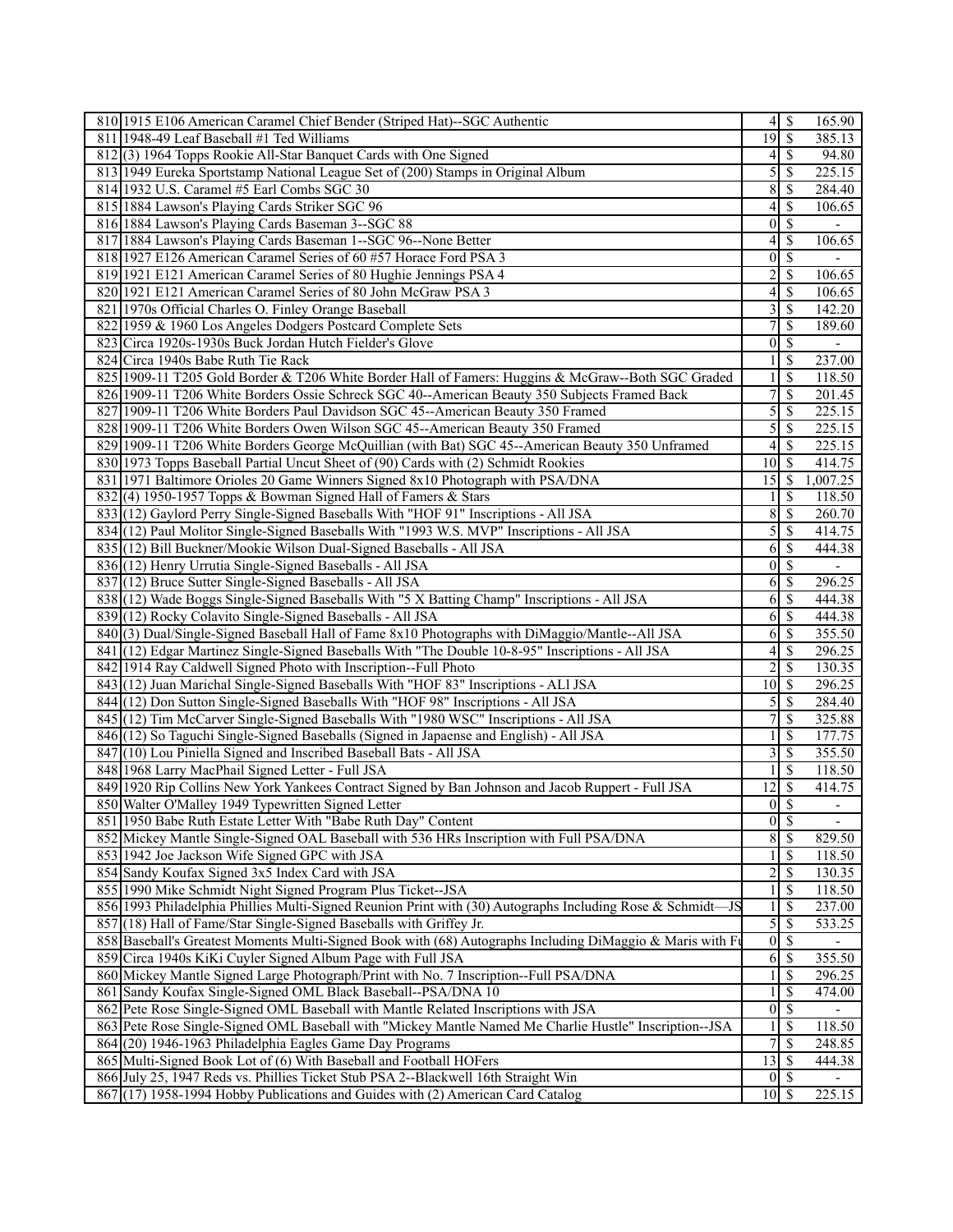| 868 1936 World Series Game 6 Polo Grounds Ticket Stub - PSA 3                                              |                  | 85                        | 237.00                   |
|------------------------------------------------------------------------------------------------------------|------------------|---------------------------|--------------------------|
| 869 1930s Kansas City Monarchs vs. House of David Full Ticket - PSA 9                                      | 9                | \$                        | 248.85                   |
| 870 September 19, 1964 Yankee Stadium PSA 4 Full Ticket - Mantle HR #451                                   | $\overline{0}$   | $\mathbf{\$}$             | $\overline{\phantom{a}}$ |
| 871 1955 MLB All-Star Game County Stadium Ticket Stub - PSA 1.5                                            | $\overline{0}$   | \$                        | $\overline{\phantom{a}}$ |
| 872 1936 World Series Yankee Stadium Press Pass - PSA "Authentic"                                          | 2                | \$                        | 165.90                   |
| 873 1958 MLB All-Star Game Memorial Stadium Ticket Stub - PSA 2                                            |                  | \$                        | 118.50                   |
| 874 1933 World Series Game 2 Polo Grounds PSA 2 Ticket Stub - Highest Graded                               | 3                | \$                        | 142.20                   |
| 875 1992 World Series Game 6 Atlanta-Fulton County Stadium Ticket Stub - PSA 5                             | $\Omega$         | \$                        |                          |
| 876 1975 NCAA Championship PSA 6 Full Ticket - Wooden's Last Game and 10th UCLA Title                      |                  | \$                        | 177.75                   |
| 877 1935 Bobby Jones "Rights and Wrongs of Golf" Instruction Book                                          | $\theta$         | \$                        |                          |
| 878 April 17, 1964 Program and Ticket Stub From First-Ever Game at Shea Stadium                            | $\overline{2}$   | \$                        | 71.10                    |
| 879 July 5, 1951 Yankee Stadium Program/Scorecard With Mantle Listed as Number "6"                         |                  | \$                        | 118.50                   |
| 880 New York Yankees Publication Pair With 1954 Yearbook and 1961 World Series Program                     | $\theta$         |                           |                          |
|                                                                                                            |                  | \$                        |                          |
| 881 Roger Clemens (2) 1986 and (1) 1996 20-Strikeout Game Tickets                                          | $\Omega$         | \$                        | $\overline{\phantom{0}}$ |
| 882 1932 New York Giants vs. New York Yankees Championship LaCrosse Program                                | $\overline{0}$   | \$                        | $\overline{\phantom{a}}$ |
| 883 1944 Baltimore Orioles Little World Series Program                                                     |                  | \$                        | 59.25                    |
| 884(3) 1940 Philadelphia Eagles Home Game Programs                                                         | 4                | \$                        | 165.90                   |
| 885(9) 1957-1979 Baseball All-Star/Playoff Full Tickets & Stubs                                            | 5                | \$                        | 165.90                   |
| 886 (8) 1960-1979 World Series Phantom Full Ticket Panels                                                  |                  | <sup>\$</sup>             | 118.50                   |
| 887 1966 AFL Championship Game Program Bills vs. Chiefs                                                    |                  | \$                        | 118.50                   |
| 888 (20) 1960-1970 NBA Programs & Yearbooks                                                                | 14               | \$                        | 296.25                   |
| 889(20) 1975-76 WHA Hockey Programs Plus All-Star Game Ticket                                              |                  | \$                        | 248.85                   |
| 890 July 12, 1959 Milwaukee Braves Full Ticket PSA 6--Mathews Home Run #279                                | $\theta$         | \$                        |                          |
| 891 1955 Milwaukee Braves Full Ticket PSA 5--Mathews Hit #446                                              | $\overline{0}$   | S                         | $\overline{\phantom{0}}$ |
| 892 1969 Atlanta Braves Full Ticket PSA 6--Hank Aaron #511 Double                                          | $\overline{0}$   | <sup>\$</sup>             | $\overline{\phantom{a}}$ |
| 893 1972 Baseball All-Star Game Ticket Stub PSA 6                                                          | $\theta$         | \$                        | $\overline{\phantom{0}}$ |
| 894 2009 World Series Game 2 Full Ticket PSA 6                                                             | $\overline{0}$   | \$                        | $\blacksquare$           |
| 895 2001 World Series Game 2 Full Ticket PSA 9                                                             | 8                | \$                        | 248.85                   |
| 896 1937 Joe DiMaggio 56th Career Home Run Ticket Stub--PSA 2                                              | 7                | \$                        | 130.35                   |
| 897 1969 New York Mets vs. Chicago Cubs "Black Cat" Game Ticket Stub PSA 4--Only Graded                    |                  | \$                        | 237.00                   |
| 898 1934 Babe Ruth 699th Career Home Run Full Ticket PSA 4--Only Graded                                    | $\theta$         | \$                        | $\overline{\phantom{a}}$ |
| 899 1969 World Series Game 5 Ticket Stub & Diamond Club Passes--Both SGC Authentic                         | $\overline{0}$   | $\overline{\mathcal{S}}$  | L.                       |
| 900 1969 NLCS Game 3 Ticket Stub PSA 1.5--Mets Clinch Pennant                                              |                  | <sup>\$</sup>             | 177.75                   |
| 901 2000 World Series Game 5 Clincher Full Ticket PSA 2 (mk)--Jeter MVP                                    | $\theta$         | \$                        |                          |
| 902 1996 ALCS Game 1 Full Ticket PSA 3--Jeffrey Maier Catch                                                | $\overline{0}$   | \$                        | -                        |
| 903 1956 World Series Game 2 Full Proof Ticket PSA 3                                                       | $\overline{0}$   | \$                        | $\overline{\phantom{0}}$ |
| 904 1956 World Series Game 6 Full Proof Ticket PSA 3                                                       | $\overline{0}$   | \$                        | $\overline{\phantom{0}}$ |
| 905 1986 Boston Red Sox Full Ticket PSA Authentic--Clemens 20 Strikeouts                                   | $\overline{0}$   | $\overline{\mathcal{S}}$  | $\overline{\phantom{a}}$ |
| 906 1973 Baseball All-Star Game Full Ticket PSA 5                                                          | $\overline{0}$   | \$                        | $\overline{\phantom{0}}$ |
| 907 1983 Super Bowl XVII Full Ticket PSA 5-- John Riggins MVP                                              | 3                | \$                        | 165.90                   |
| 908 1977 Super Bowl XI Ticket Stub PSA 2--Fred Biletnikoff MVP                                             | $\overline{0}$   | $\mathbf{\$}$             | $\overline{\phantom{a}}$ |
| 909 1986 World Series Game 7 Full Block Ticket Mets 2nd World Series Championship                          | $0 \mid S$       |                           | -                        |
| 910 Hank Aaron Framed 715th Home Run Ticket Stub                                                           | $\overline{0}$   | $\overline{\mathcal{S}}$  |                          |
| 911 April 24, 1955 Brooklyn Dodgers Ticket Stub Signed by Erskine with JSA--Mays 66 and 67th Home Runs     | $0 \mid S$       |                           |                          |
| 912 1948 World Series Game 6 Clincher Ticket Stub--PSA 1                                                   |                  | \$                        | 118.50                   |
| 913 1953 World Series Game 7 and "X" Ticket Panel                                                          | $\mathbf{0}$     | S                         |                          |
| 914 July 23, 1957 Yankees Stadium Club Pass SGC Authentic--Mantle Hits for Cycle                           | $\overline{0}$   | -S                        |                          |
| 915 (6) 1967-1987 St. Louis Cardinals Postseason Programs Plus (2) World Series Ticket Stubs               |                  | \$                        | 118.50                   |
| 916 August 10, 1981 Veteran's Stadium PSA 1 Ticket Stub - Rose Passes Musial For Most Hits in N.L. History | $\boldsymbol{0}$ | \$                        |                          |
| 917 Steve Carlton 300th Career Win September 23, 1983 Busch Stadium Ticket Stub - PSA 3                    | $\overline{0}$   | $\mathbf{\$}$             |                          |
| 918 September 24, 1957 PSA 1.5 County Stadium Ticket Stub - Hank Aaron's First Career Grand Slam           | 9                | \$                        | 248.85                   |
| 919  "Gentleman Jim" Corbett vs. Charles "Kid" McCoy August 30, 1900 Championship Fight PSA 1 (MK) Ticke   |                  | \$                        | 118.50                   |
| 920 Willie Mays' 17th HR of the Month August 29, 1965 Shea Stadium Ticket Stub - PSA "Authentic"           | $\overline{0}$   | $\boldsymbol{\mathsf{S}}$ |                          |
| 921 1949 St. Louis Browns Season Ticket Signed by Roy Sievers - PSA/DNA "Authentic"                        |                  | \$                        | 118.50                   |
| 922 1992 World Series Game 5 Toronto Skydome Full Ticket - PSA 8                                           | $\overline{0}$   | \$                        |                          |
| 923 1992 World Series Game 2 Atlanta-Fulton County Stadium Full Ticket - PSA 3                             | 0                | $\mathcal{S}$             | $\overline{\phantom{0}}$ |
| 924 1948 World Series Game 3 Cleveland Municipal Stadium Full Ticket - PSA 1.5                             | $\overline{2}$   | $\mathbf{\$}$             | 130.35                   |
| 925 1956 World Series Game 7 PSA 5 Full Proof Ticket - Jackie Robinson's Final Game                        | $0 \mid S$       |                           |                          |